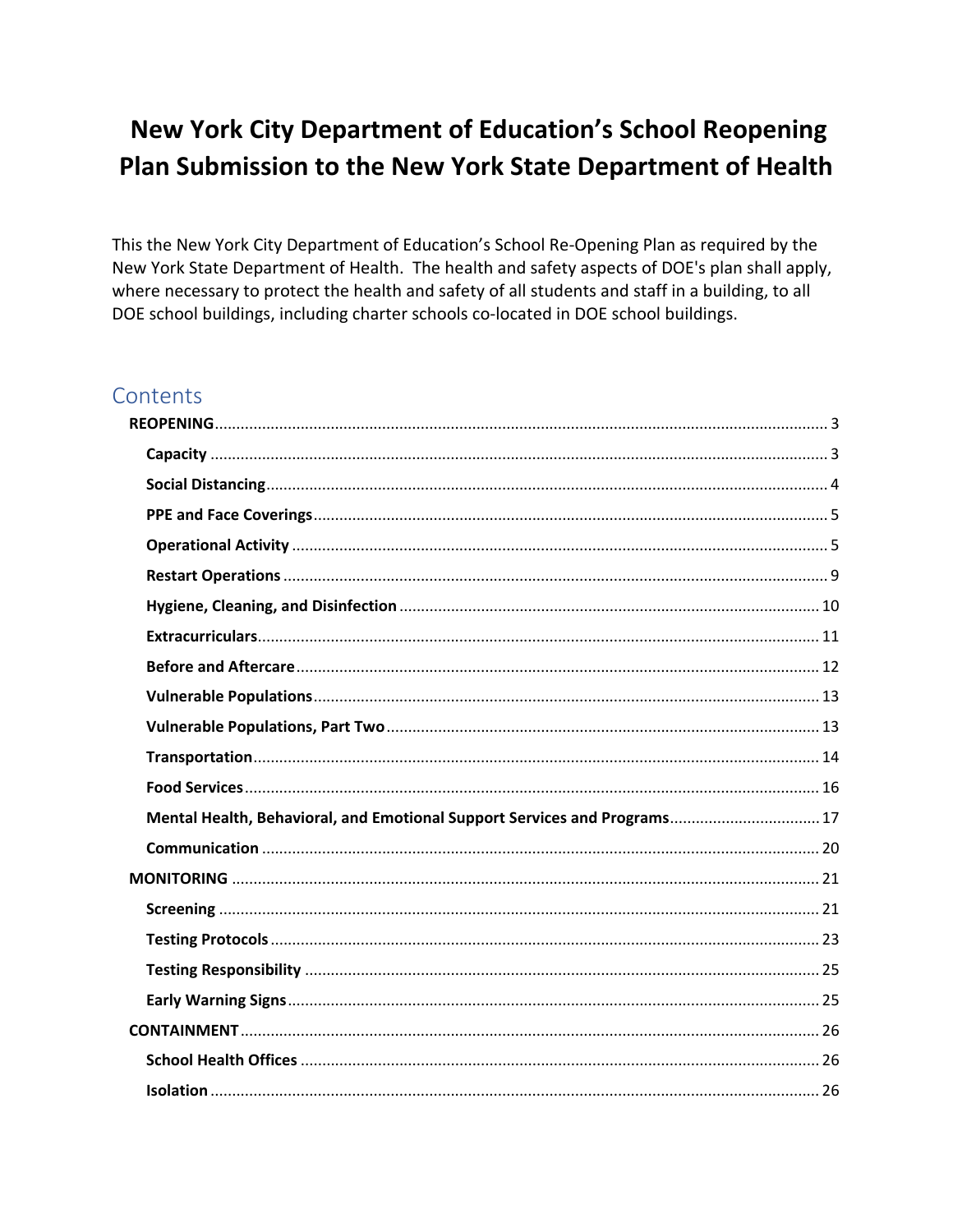On behalf of the New York City Department of Education, please accept the submission of the following plan pursuant to the Department of Health's *Interim Guidance for In-Person Instruction at Pre-K to Grade 12 Schools during the COVID-19 Public Health Emergency*. This plan meets the standards as outlined by the Department of Health and is informed by deep engagement with school community stakeholders. It may be updated in the coming days and weeks.

Nothing is more important to me than the health and safety of our students, educators, and school communities. New York City has been the epicenter of the crisis, and we will not reopen buildings if the community transmission rate is above 3% over a seven-day rolling average. Over the past four months, the New York City Department of Education has been exhaustively planning for an ever-changing landscape, while keeping health and safety at the center of our planning. We have leveraged the expertise of our partners at the NYC Department of Health and Mental Hygiene, NYC Health and Hospitals, and the New York City Test and Trace Corps to develop rigorous protocols to ensure our schools are well prepared. With their collaboration, we will take swift and decisive action when needed to address any issues of concern and prevent the spread of COVID-19 in school buildings.

This submission builds on the preliminary plans that I released on July  $8<sup>th</sup>$ , where I outlined essential planning information to school communities regarding social distancing, health and hygiene measures, and models to ensure safe instructional programming of students while still ensuring academic rigor. NYCDOE is committed to providing continuous policy updates and has been doing so on a weekly basis since, both on our website and via regular updates to our principals and school communities. All of our policies will always be guided first and foremost by health and safety.

The information included in this plan will be similarly shared with stakeholders, whose input and voices have been critical to its development. We know that it is essential that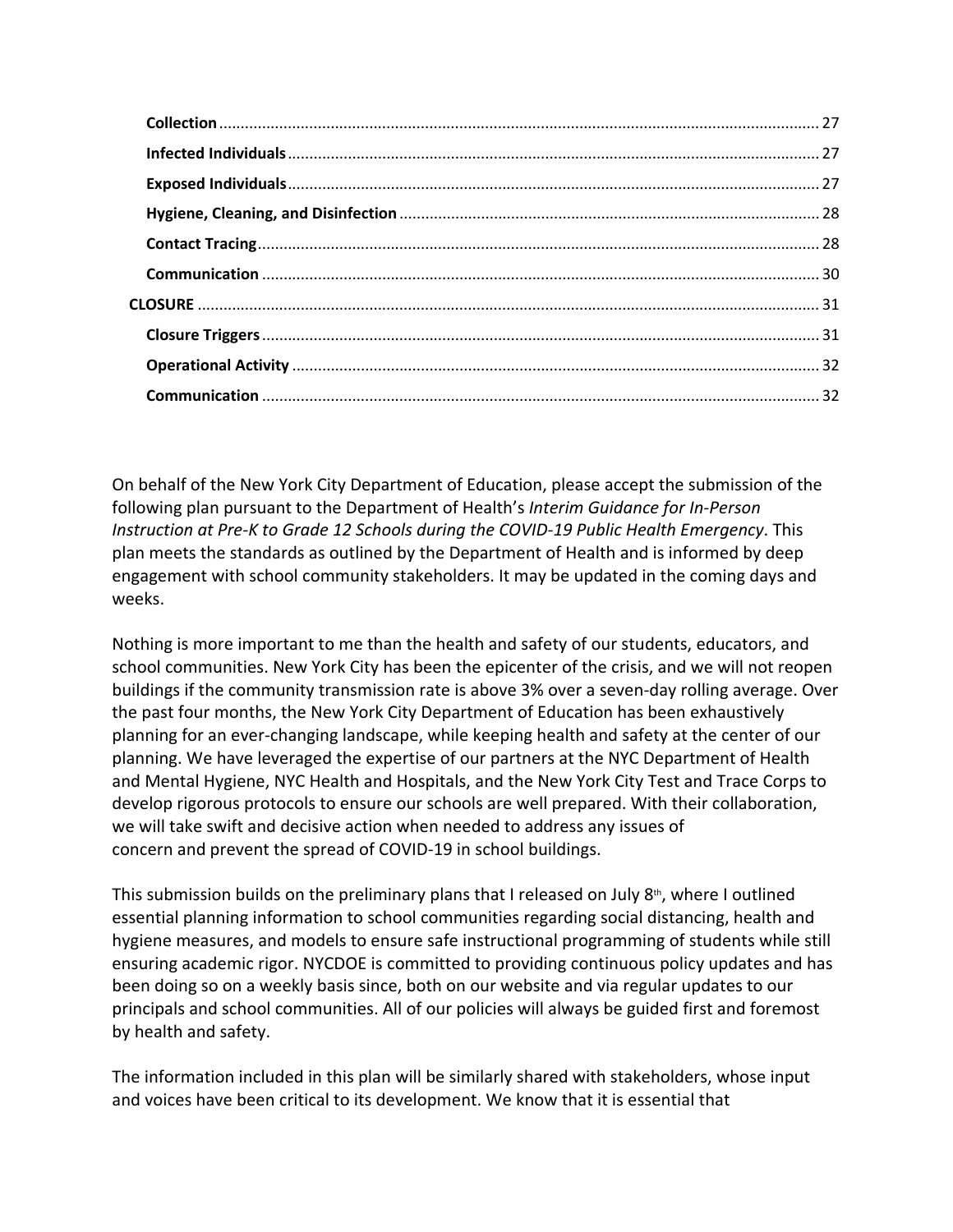we navigate this new territory in partnership with school communities across the city. We have listened to the voices of families and students to ensure our plans are responsive to their needs and concerns. We have lifted up the voices of educators and worked collaboratively with principals to keep the safety of our staff as a driving factor our decision-making.

Additionally, we created multiple opportunities for feedback and questions through citywide and school-based information sessions, which will continue over the next several weeks.

As we continue to prepare for the 2020-2021 school year—which will look like no other in history—I am confident in the preparedness of the New York City Department of Education. We have the best students, staff, and families anywhere in the world. Working together, we can meet the unprecedented challenges presented by COVID-19 while ensuring a safe, welcoming, and academically rigorous return to school.

Sincerely,

Richard A. Carranza

#### <span id="page-2-0"></span>**REOPENING**

<span id="page-2-1"></span>**Capacity**: **Phasing and quantity of students, faculty, and staff allowed to return in-person, considering factors such as ability to maintain appropriate social distance, personal protective equipment (PPE) availability, local medical capacity, and availability of safe transportation.**

In order to provide the maximum number of students access to in-person instruction at each school while following health and safety plans, students will rotate in groups between in-person and remote learning (known as blended learning for the purposes of this document). Each school was provided a preliminary estimate of what their space allows when accounting for social distancing. These building capacity calculations allow for at least six feet of space to be maintained around each person in a classroom, while ensuring that there remains room for teachers and students to circulate.

The Department of Education has developed three baseline programming options for schools to choose from. The models, having been created by analyzing system-wide constraints, researching national and international best practices, surveying families and students, and by holding focus groups with school leaders, are meant to support schools in determining how to serve the needs of their students and families in line with health and safety guidance. These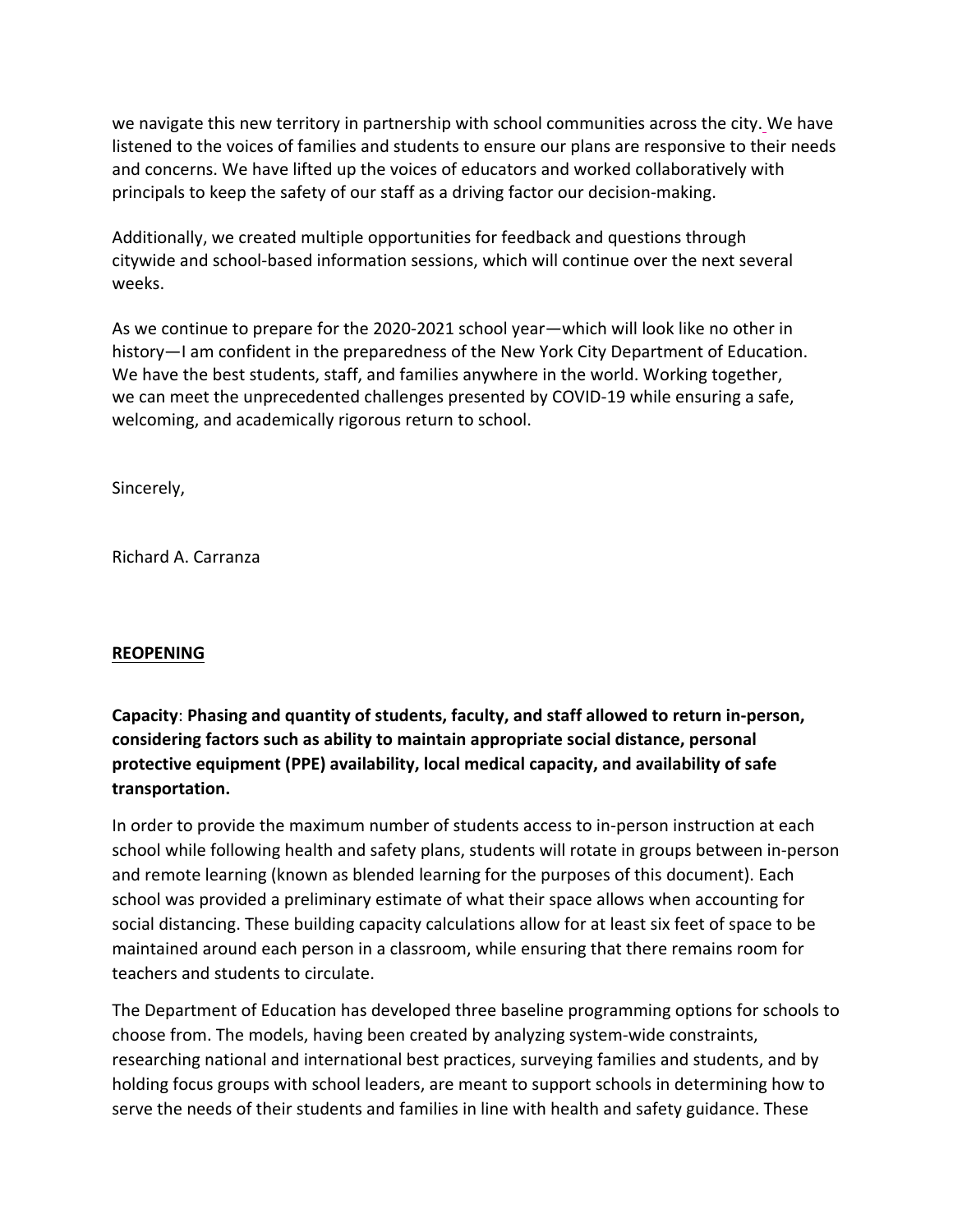models apply to Elementary (including early childhood grades), Middle, and High Schools. Two additional models are available for District 75 schools, a citywide school district with schools that provide highly specialized instructional support for students with significant challenges, such as Autism Spectrum Disorders, significant cognitive delays, emotional disturbances, sensory impairments, and multiple disabilities. Schools will be able to apply for an exception to implement an alternative model based on that school's specific needs. Families will be notified of their student's specific schedule in August. More details on programming models can be found here: [https://www.schools.nyc.gov/school-year-20-21/return-to-school-2020/school](https://www.schools.nyc.gov/school-year-20-21/return-to-school-2020/school-schedules)[schedules.](https://www.schools.nyc.gov/school-year-20-21/return-to-school-2020/school-schedules)

Families will also have the choice to opt-in to an all-remote schedule next fall. Students will not need a medical reason to register for this option. Families will have the option to transition to blended learning during set time periods for their child, and will be asked to register two weeks prior to the start of the when their child would switch to-in person instruction to give schools time to plan. Principals will make further adjustments based on expected in-person student and staff attendance for the first time in August.

## <span id="page-3-0"></span>**Social Distancing**: **Protocols and procedures for students, faculty, and staff to ensure appropriate social distancing when on school grounds and in school facilities.**

The health and safety of the New York City Department of Education's (NYCDOE) students and staff are a top priority. Safely reopening schools for in-person learning means significant changes to classroom capacity. In order to fully comply with the [Centers for Disease Control and](https://www.cdc.gov/coronavirus/2019-ncov/prevent-getting-sick/social-distancing.html)  [Prevention \(CDC\)](https://www.cdc.gov/coronavirus/2019-ncov/prevent-getting-sick/social-distancing.html) and [New York State's physical distancing requirements](https://nam01.safelinks.protection.outlook.com/?url=https%3A%2F%2Fwww.governor.ny.gov%2Fsites%2Fgovernor.ny.gov%2Ffiles%2Fatoms%2Ffiles%2FPre-K_to_Grade_12_Schools_MasterGuidence.pdf&data=02%7C01%7CFPuelloPerdomo%40schools.nyc.gov%7C6e6dbb0fb93c457a374008d833ec6c48%7C18492cb7ef45456185710c42e5f7ac07%7C0%7C0%7C637316437804484368&sdata=3ITEfaogxSnMkvQrG0PyKujD6c2r0tJMt20AlFjwAxg%3D&reserved=0) that reduce the spread of COVID-19 [\(as outlined by the New York City Department of Health and Mental Hygiene](https://www1.nyc.gov/site/doh/covid/covid-19-main.page) (DOHMH)), schools will operate at significantly reduced capacity for in-person instruction, with, on average, between half and one third of the student population attending at one time. Maximum capacity has been determined using a formulaic approach that calculates the space needed to be in compliance with COVID-19 health and safety protocols including maintaining at least six feet of physical distancing.

NYCDOE will continue to support schools in ensuring that conditions make physical distancing possible. Schools will receive signage, including but not limited to signs to remind individuals to remain six feet apart, signs to support appropriate movement protocols, and floor markers that show six feet in distance. The NYCDOE will support schools in redesigning movement protocols within a building to minimize congestion, including but not limited to designating one-way direction stairwells, single file routes, and requiring students to stay on campus during lunch periods. This includes larger shared spaces (e.g.: gyms, cafeterias, auditoriums, school-yards) and protocols on entrance and departure from the building.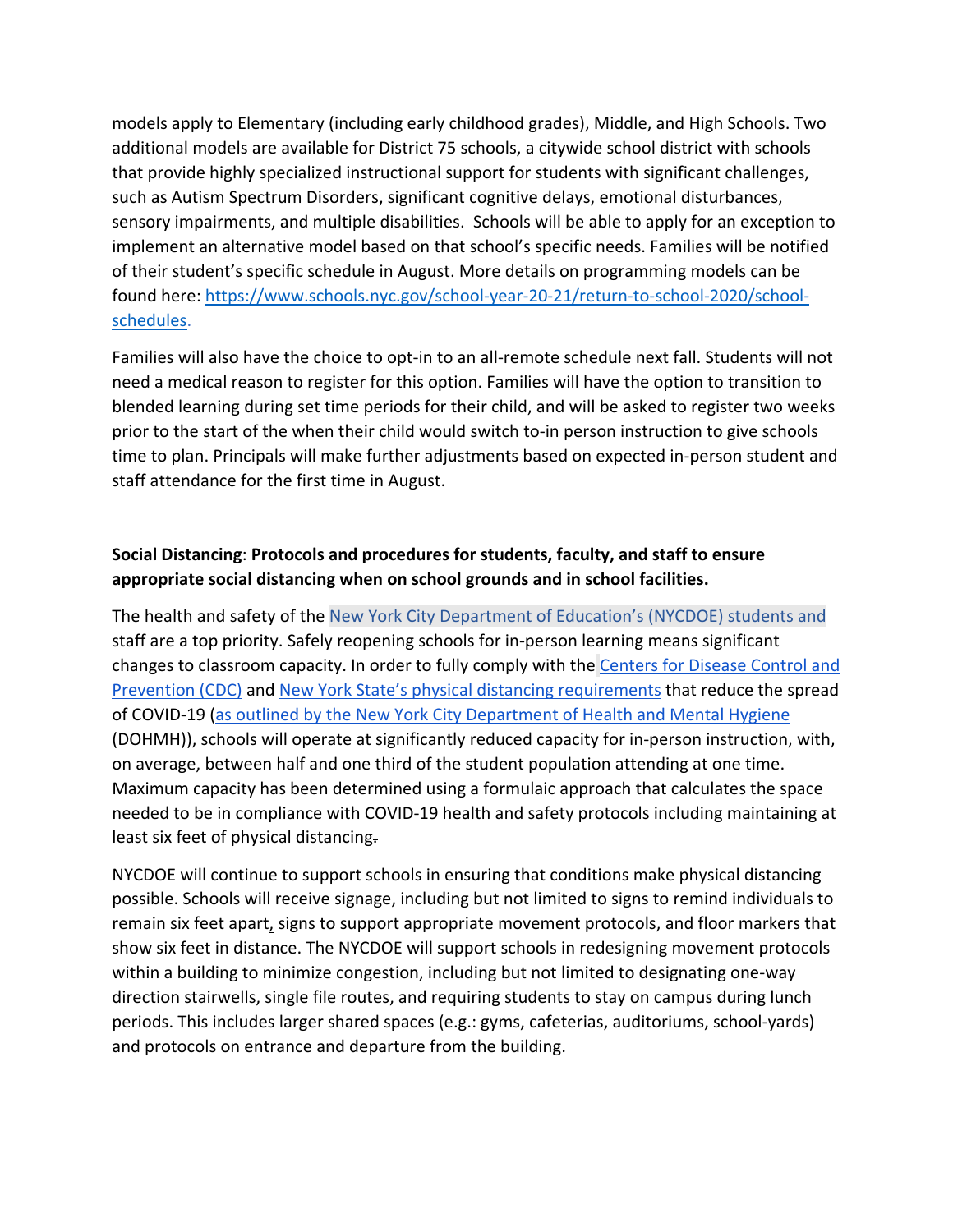<span id="page-4-0"></span>**PPE and Face Coverings**: **Protocols and procedures for students, faculty, staff, and other individuals to ensure appropriate Personal Protective Equipment (PPE) is used to protect against the transmission of the COVID-19 virus when on school grounds and in school facilities, including buses.** 

Face coverings are a proven effective tool in preventing the spread of COVID-19 and are a necessary component for the NYCDOE's plans for school reopening and for ensuring the safety of students and staff. [As face coverings contribute to slowing the transmission of COVID-19,](https://www.cdc.gov/coronavirus/2019-ncov/prevent-getting-sick/diy-cloth-face-coverings.html) face coverings will be required inside school buildings. Exceptions will be developmentally- and age-appropriate, consistent with guidance of health agencies, and paired with increased PPE for staff. [See below for more information re: special populations.]

NYCDOE will procure and distribute appropriate PPE for students and staff to use when inside school buildings. This will be done by central administration for and on behalf of schools, prioritizing school budgets for educational needs. Students and staff will be able to bring their own face coverings, but if for any reason someone comes to a school building without the needed PPE, the NYCDOE will have face coverings available. Certain titles/roles will receive additional PPE consistent with their professional responsibilities (i.e., health professionals who may have increased contact with staff/students, those titles who may conduct entry screenings, etc). The nurse/health professional and any additional staff supervising a school building's Isolation Room will be given the appropriate PPE, including, but not limited to, N95 respirator masks, gloves, gowns, and face shields or goggles.

Signage will be provided to remind students, faculty, and staff of the importance of wearing appropriate PPE.

<span id="page-4-1"></span>**Operational Activity: Determinations on how classes, shared spaces, and activities may be adapted in various phases of learning and operations (e.g., identify which, if any, students will be offered alternate approaches, such as alternative schedules or hybrids of in-person and remote learning; how additional and alternative—school and non-school—spaces can be used for, or in support of, in-person instruction; how such schedules could be administered to create overlap for students from the same household; how shared spaces, such as cafeterias, libraries, playgrounds, and gymnasiums, will be modified and used, if and how cohorts will be implemented). Policies regarding field trips, special congregate events, and visitors considering risks for COVID-19 transmission, as well as protocols and procedures for social distancing, PPE usage, and cleaning and disinfection, which may include conducting virtual events;**

#### General Protocols

• Physical distancing guidelines and mandatory use of face coverings must be enforced for all individuals while in the building. Exceptions to face covering usage are as follows: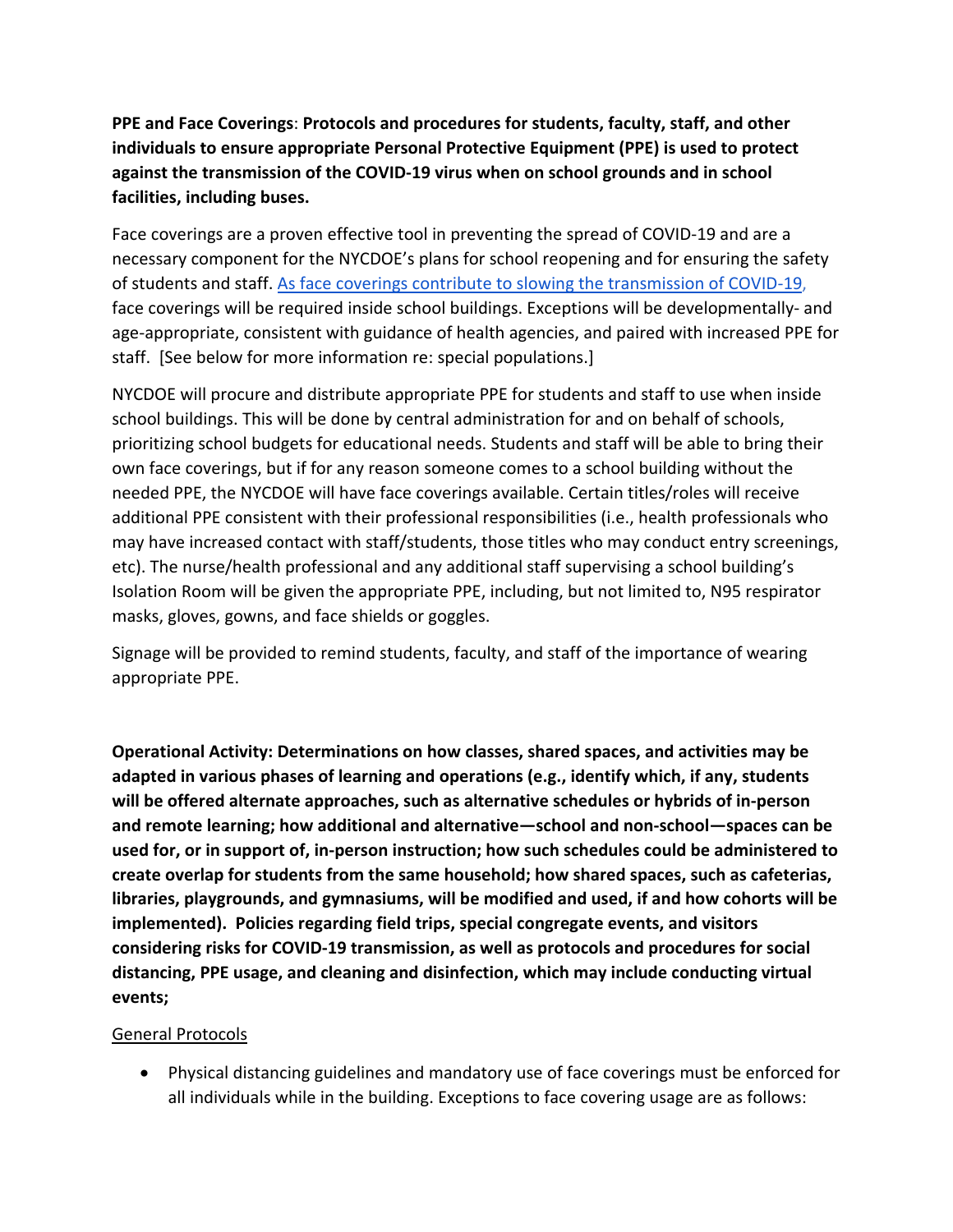- $\circ$  Students who cannot tolerate a face covering medically, including where students with such coverings would impair their physical or mental health, will not be subject to wearing a face covering.
- o Where the use of face covering is inappropriate considering the development level or age of the student.
- Appropriate signage (e.g., six-foot space markings and directional signs) should be used outdoors as needed, and must be visible upon entry and throughout school buildings, including entrances, exits, classrooms, offices, public assembly spaces and corridors.
- Signage, face coverings, and other forms of personal protective equipment (PPE) such as hand sanitizer, gloves, and thermometers, will be provided by Central.
- Hand sanitizing dispensers will be installed throughout co-located spaces and high traffic areas.
- Wellness barriers will be provided by Central, to be placed in the general office, and at the main school safety desk.
- Co-located schools will receive a wellness barrier for each school's general office.
- Custodians will sanitize school building on a nightly basis with an electrostatic sprayer that is CDC approved. Cleaning and disinfection will include all high touch surfaces: classrooms, desks & chairs, conference tables, drinking fountains, door handles and push plates, conference tables, light switches, restroom fixtures, partitions and hardware, buttons on hardware, buttons on vending machines, elevator buttons, gym padding, and physical therapy equipment.

## **Student Circulation**

- School leaders must create plans to support movement that upholds physical distancing throughout the building, e.g. the use of one directional stairwells and single file travel patterns.
- Elevator use should be limited to individuals with special needs or in high-rise buildings and should be operated at limited capacity as per current DOHMH guidance (2 persons per elevator), and face coverings must be worn at all times.
- Face coverings must be worn at all times except while eating or drinking.
- Per SDOH guidelines, appropriate signage, e.g., directional markers and physical distancing guidelines, must be displayed on walls and floors throughout all travel routes.
- Travel areas should be appropriately staffed to support students with physical distancing guidelines.
- To reduce movement throughout the building, teachers should travel from class to class, with students remaining in the same room throughout the day to the extent possible. If students have to travel, proper social distancing protocols should be followed.
- Where possible, students should remain with the same group of students, in a cohort, throughout the day.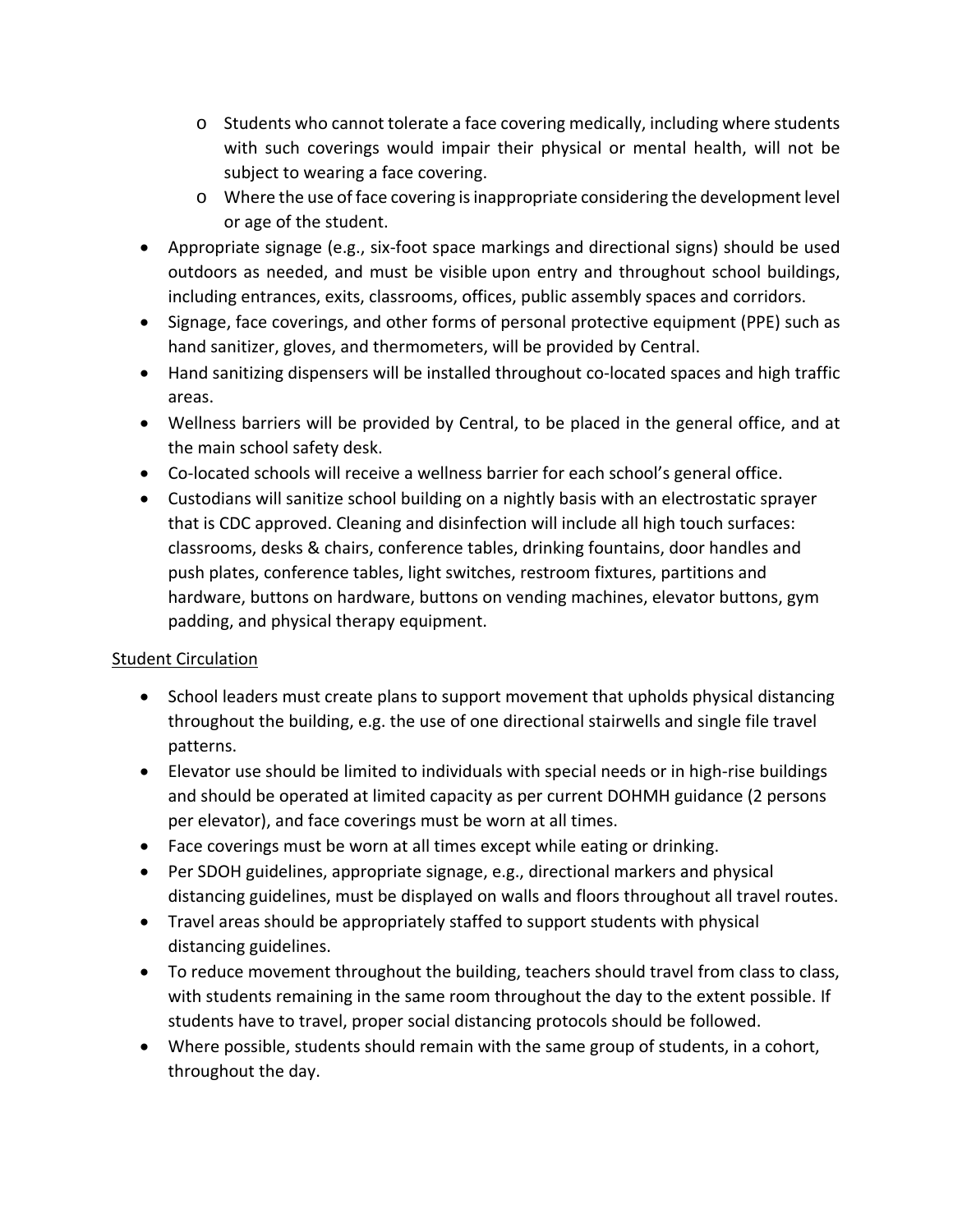- DOE is developing additional guidance as it relates to cohorts and grades. DOE will support creation of cohorts wherever possible.
- Where feasible, co-located schools should have designated hallways and stairwells. For co-located campuses, Building Council discussion should take place in order to norm student movement.

#### Bathroom Usage (For Students and Staff)

- Bathroom use must not exceed established cap (based on physical distancing guidelines) at any given time.
- Schools may adjust how bathrooms are used to accommodate for physical distancing requirements, e.g., use of alternate stalls and/or sinks.
- Appropriate signage regarding hand washing and physical distancing must be displayed.
- Where feasible, co-located schools should have designated bathrooms

## Public Assembly Spaces

Use of large assembly spaces (e.g. cafeterias, auditoriums, libraries, and, gymnasiums) must comply with physical distancing guidelines.

These areas may be used as additional classroom spaces in lieu of or in addition to their traditional use.

Cafeterias maybe used for instructional spaces depending on school need. Cafeterias may only be used for food service for students who are receiving their instruction there. Cafeterias must adhere to the same health and safety protocols in classroom settings. School leaders should refer to [the Physical Education Expectations for In-Person and Remote Instruction policy](https://infohub.nyced.org/school-year-2020-21/return-to-school-2020/equity-and-excellence-our-continued-commitment/physical-education-expectations-for-in-person-and-remote-instruction) when making decisions regarding the use of gymnasiums.

Spaces accommodate different sections of students on any given day. As always, Building Councils in co-located campuses must agree on how spaces will be shared and used.

Building Council decisions around the allocation of shared space should be driven by several factors, including number of shared spaces, number of schools, number of students in each school, as well as selected instruction models will require cleaning between uses.

Some approaches which may be applied to the decision-making process, using the cafeteria and auditorium spaces as examples, include:

- Space Designation In this scenario school A utilizes the cafeteria exclusively as classroom space while School B utilizes the auditorium exclusively.
- Alternating Days In this scenario school A utilizes the cafeteria on Mondays and Wednesdays while School B uses it on Tuesdays and Fridays.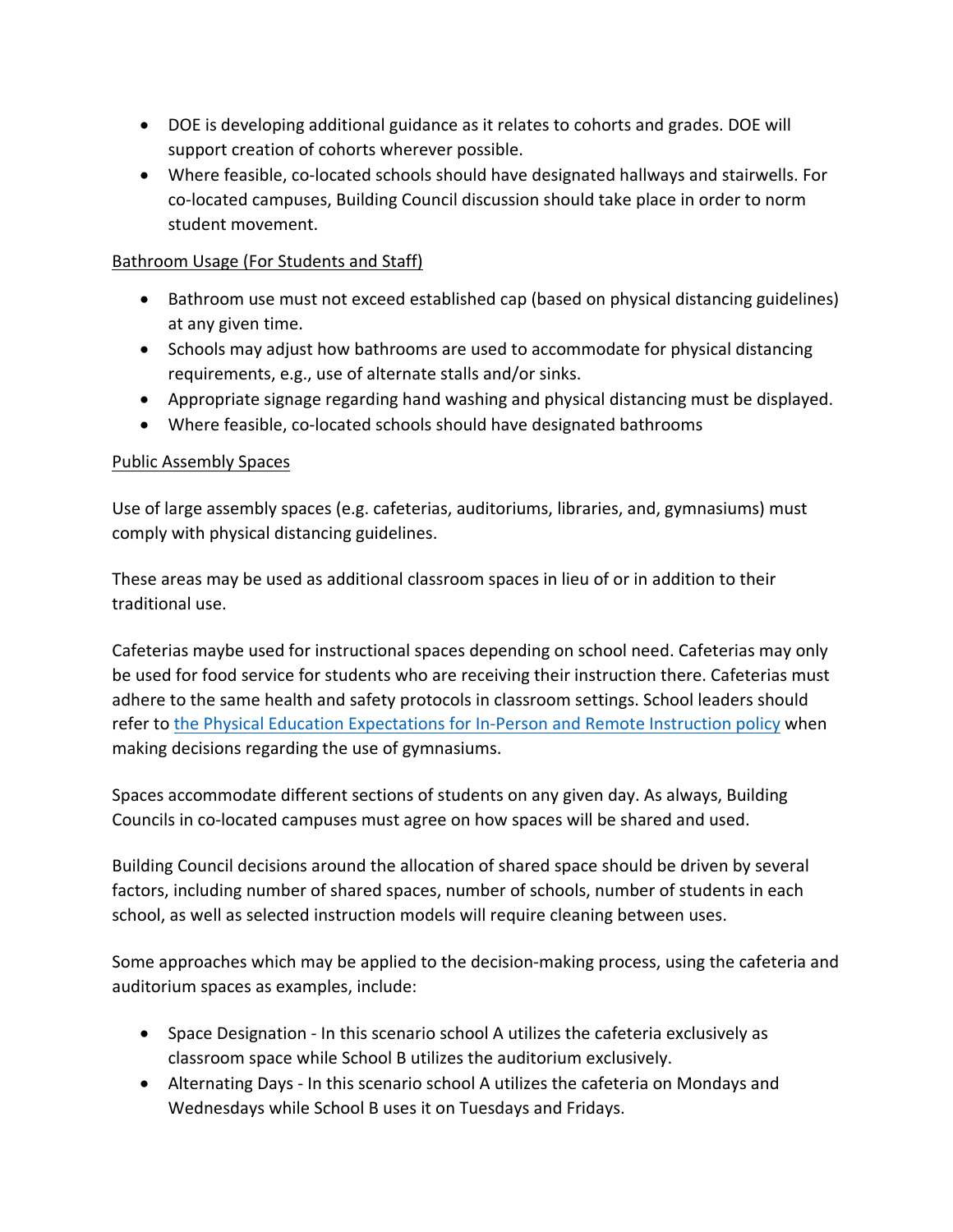• Rotation Schedule - In this scenario Schools A and B utilize the cafeteria and auditorium respectively one week and schools C and D utilize it the following week. This rotation would repeat in subsequent weeks.

## Exterior Spaces/Play Yards

- Multiple cohorts of students may use larger exterior spaces concurrently, provided that physical distancing is practiced between and within cohorts and students are well supervised.
- Blending of different cohorts or school organizations should not be permitted as it could complicate contact tracing efforts and increase risk of transmission.
- Co-located schools should ensure that spaces are shared equitably and safely.
- Ground markings may be used to encourage physical distancing.
- Schools should endeavor to maximize the use of outdoor space for multiple uses, including instruction where feasible and appropriate.

#### Student Dismissal

- Schools must adopt procedures that allow students to engage in physical distancing while exiting the building.
- Additional school personnel should be deployed strategically to assist students.
- Schools must identify designated points of egress using signage visible to all.
- Schools should consider the use of staggered dismissal times and multiple exits.
- Co-located schools should use separate exits to the extent possible.
- For students being dismissed, e.g., play yards, physical distancing markers and directional signs must be in use.
- Families must be aware of exit procedures and encouraged to arrive at designated times to avoid congestion.
- Schools must assign staff to school yard or exterior of school to encourage students and parents to not congregate outside.
- Conspicuously post signage at points of egress identifying the dismissal protocols and DOHMH's four core actions to stop the spread of COVID-19: stay home if sick, keep physical distance, keep your hands clean, and wear a face covering. Signage will be available in multiple languages.

#### Policies regarding field trips, special congregate events, and visitors

At this time, schools must cancel/limit on site student assemblies, athletic events/practices, performances, school-wide parent meetings and, to the extent possible, transition field trips to free virtual opportunities. The DOE will also strongly encourage all schools to change any regularly or previously scheduled in-school events to a virtual format; and limit visitors to school buildings. Any in-person meeting needs to comply with the processes outlined in this policy.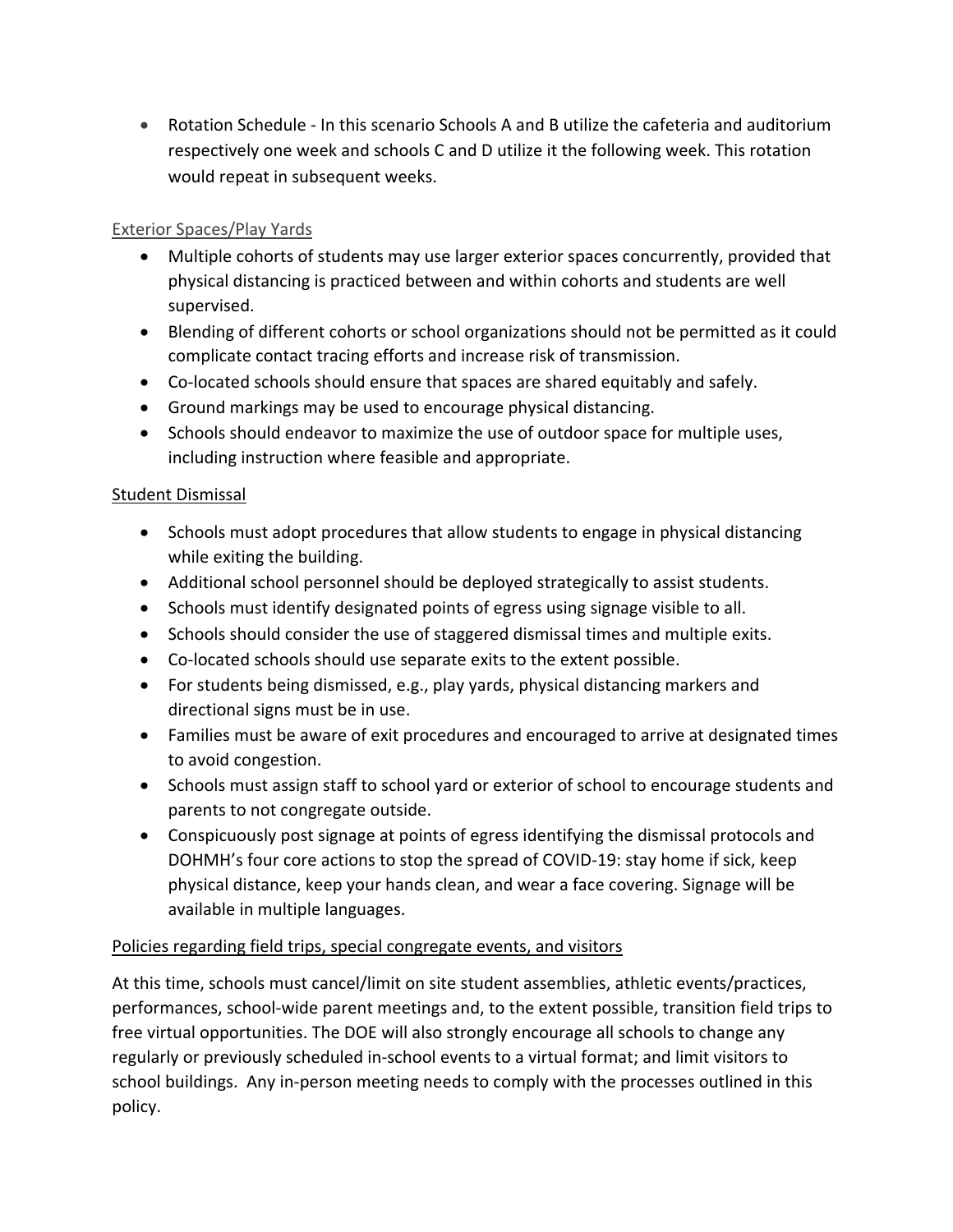Minimizing opportunities for spread is a necessary component for maintaining health and safety in NYCDOE schools. In an effort to limit the number of visitors in a school at any given time, [as recommended by](https://www.cdc.gov/coronavirus/2019-ncov/community/schools-childcare/guidance-for-schools.html) the CDC, schools are encouraged, where possible, to address all visitor and family concerns by phone or computer. Principals and designated staff should conduct meetings remotely where possible. When it is essential to hold an in-person meeting, all visitors are required to follow the visitor control protocols, including complying with physical distancing requirements and wearing a face covering.

All visitors must receive a visitor's pass, which must be returned upon exiting the building. All visitors must be escorted to and from the meeting destination, in order to prevent visitors from accessing unauthorized areas, limiting the possibility of exposure. If a parent is called to the school to pick up their child, the child must be brought to the main lobby to meet the parent.

Non-essential individuals should not be allowed to enter school buildings. All packages are to be delivered to the main lobby in a manner consistent with physical distancing protocols, or to another location if proper physical distancing cannot be met with lobby deliveries. Co-located schools must be aligned on policies governing how adults are allowed to enter and traverse the building.

Schools must develop practices to eliminate the need for families to enter school buildings to drop off or pick up children, except for 3-K and Pre-K families during the first month of school.

The DOE will notify the DOHMH immediately upon being informed of any positive COVID-19 diagnostic test result by an individual within school facilities or on school grounds, including visitors pursuant to New York City test and trace protocol. In the case of an individual testing positive, the DOE has developed plans to support local health departments in tracing all contacts of the individual, in accordance with the protocols, training, and tools provided through a partnership with DOHMH and Test + Trace Corps.

## <span id="page-8-0"></span>**Restart Operations: Plans to safely reopen facilities and grounds, such as cleaning and disinfection, and restarting building ventilation, water systems, and other key facility components.**

DOE buildings are never closed to maintenance and critical operations. We continue to perform water flushing, maintain life safety systems, and regular cleaning and disinfecting, especially in buildings that are Regional Education Centers, (RECs), food hubs, and COVID testing sites.

DOE completed a survey of HVAC systems and window operability to identify necessary repairs. We are working with the New York City School Construction Authority (SCA)to complete repairs and ensure air circulation before start of school. We are also upgrading central HVAC system filters from MERV 8 to MERV 13 where appropriate.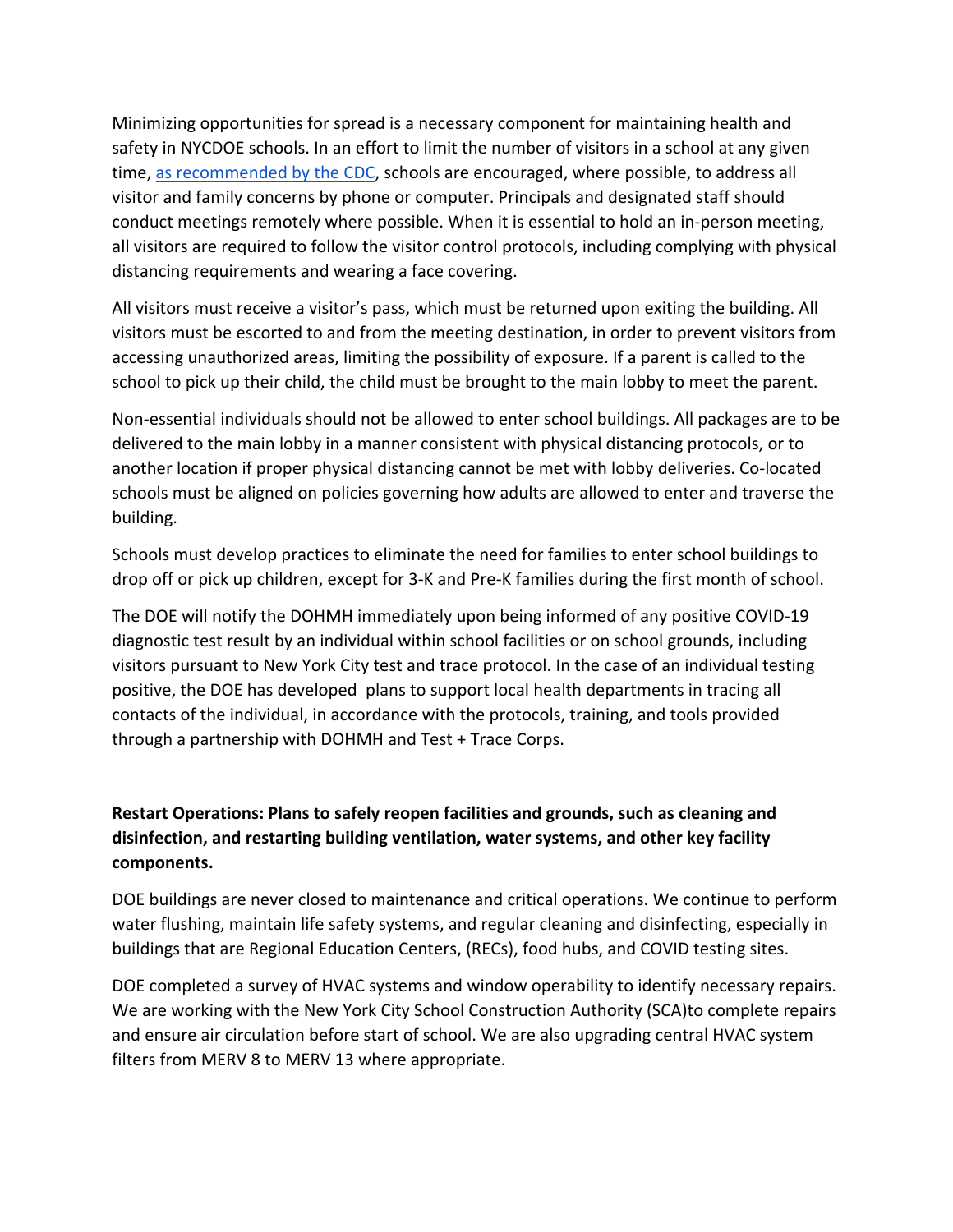At the start of the school year, DOE will provide all schools with necessary health and cleaning supplies to help protect students and staff from COVID-19, including hand sanitizer, soap, and disinfectants. DOE conducted a survey of all hand washing sinks and will make necessary repairs prior to school opening. We will make the maximum number of sinks available for handwashing, including the recommissioning of hand washing sinks with tempered outlets that were previously offline. DOE will also increase cleaning throughout the school day, with special attention to high-touch areas.

When the school year begins, schools will need to implement enhanced cleaning and disinfection of surfaces to ensure the health and safety of staff and students. DOE will continue the rigorous practices used to prepare buildings for reopening, including: providing adequate cleaning and disinfection supplies or plan to procure those supplies; requiring deep cleanings to be completed on a nightly basis, including with the use of electrostatic sprayers; setting-up enhanced cleaning in classrooms, bathrooms, and for high touch areas such as doorknobs and shared equipment such as laptops; providing teachers with cleaning supplies for classrooms. There will be increased access and regular opportunities for students and staff to wash hands or use hand sanitizer throughout the day.

<span id="page-9-0"></span>**Hygiene, Cleaning, and Disinfection**: **Protocols and procedures for school-wide cleaning and disinfection of classrooms, restrooms, cafeterias, libraries, playgrounds, school buses, and all other school facilities, as well as training and promotion of hand and respiratory hygiene among all individuals in school facilities and on school grounds.**

Guidance from [the CDC,](https://www.cdc.gov/handwashing/when-how-handwashing.html) [New York State Department of Health a](https://coronavirus.health.ny.gov/protect-yourself-and-your-family-coronavirus-covid-19)nd [NYC's DOHMH a](https://www1.nyc.gov/assets/doh/downloads/pdf/imm/coronavirus-factsheet.pdf)ll point to the importance of frequent access to handwashing in preventing the spread of COVID-19. It is a necessary component for ensuring the health and safety of NYCDOE students and staff. There will be increased access and regular opportunities for students and staff to wash hands or use hand sanitizer throughout the day. At the start of the school year, DOE will provide all schools with necessary health and cleaning supplies to help protect students and staff from COVID-19, including hand sanitizer, soap, and disinfectants. DOE will make the maximum number of sinks available for handwashing. DOE will increase cleaning throughout the school day, with special attention to high-touch areas.

Schools will need to implement enhanced cleaning and disinfection of surfaces to ensure the health and safety of staff and students. Throughout the school year, DOE will continue the rigorous practices used to prepare buildings for reopening, including: providing adequate cleaning and disinfection supplies or plan to procure those supplies; requiring deep cleanings to be completed on a nightly basis, including with the use of electrostatic sprayers; repairing and maintaining HVAC systems to ensure proper ventilation; setting-up enhanced cleaning in classrooms, bathrooms, and for high touch areas such as doorknobs and shared equipment such as laptops; providing teachers with cleaning supplies for classrooms.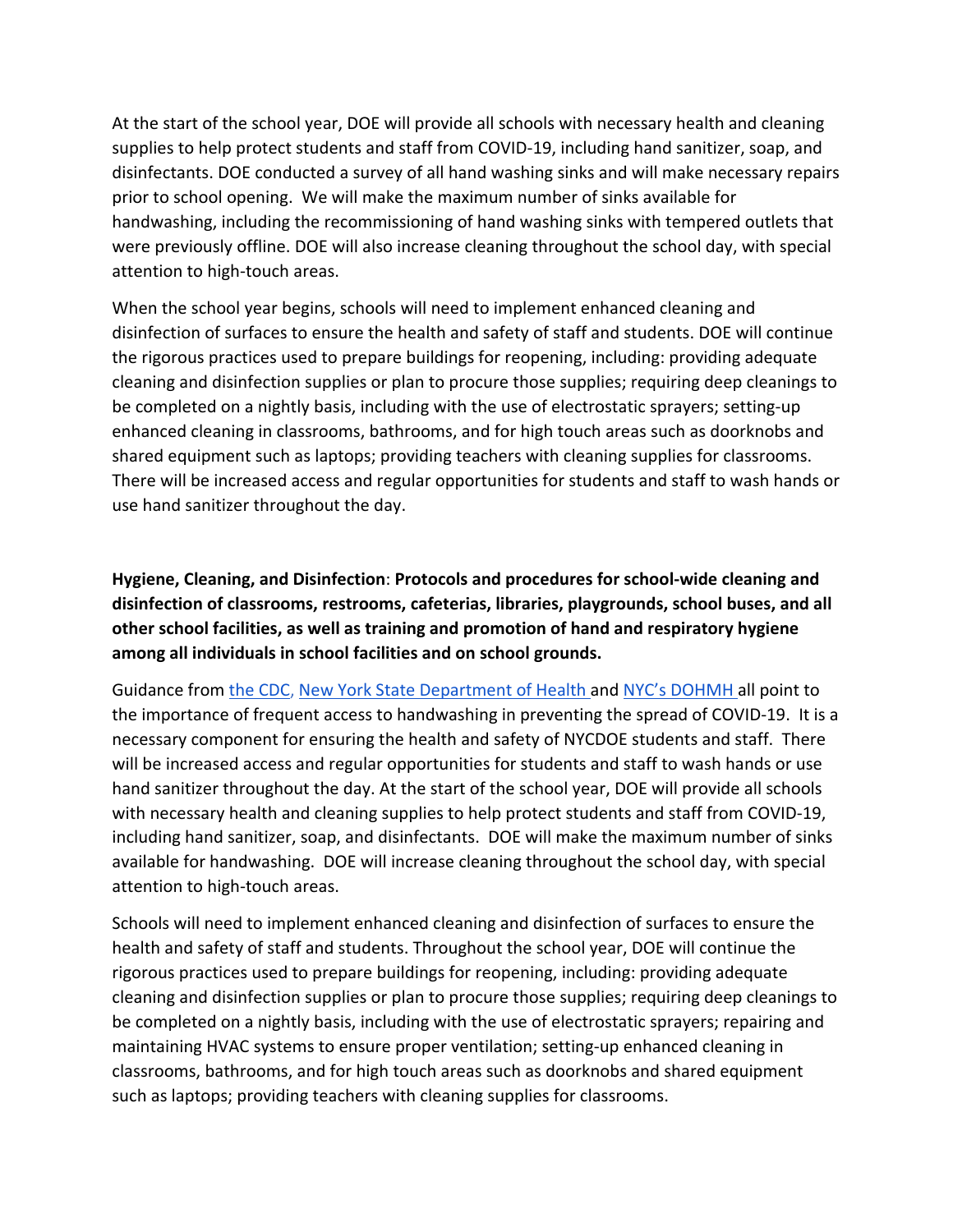<span id="page-10-0"></span>**Extracurriculars: Policies regarding extracurricular programs and which activities will be allowed, considering social distancing, PPE usage, and cleaning and disinfection, as well as risk of COVID-19 transmission (e.g., interscholastic sports, assemblies, and other gatherings).** 

Policies should consider how to maintain cohorts, if applicable, or members of the same household.

As students in New York City return to schools after months of isolated and sedentary living, it is more important than ever to support and promote opportunities for physical activity and safe socialization during and after the school day. Extracurricular activities and before or after school programs serve as a critical means to cultivate student voice, empower youth, and provide access to experiential opportunities and skill development to children who would not otherwise be afforded such opportunities.

All extracurricular and afterschool activities, inclusive of Department of Youth & Community Development (DYCD) elementary school and middle school programs, must adhere to the guidelines and recommendations set for school opening, including all health and safety guidelines.

The DOE will be issuing additional guidance on afterschool programming, but it is important to note that afterschool programs will require increased custodial labor and programs will incur extra extended use costs to pay for those services. Additionally, afterschool programs must adhere to DOE health policy regarding face coverings and other personal protective equipment and these programs will be required to provide those items for staff and students.

As of the submission of this document, the [New York State Department of Health](https://www.governor.ny.gov/sites/governor.ny.gov/files/atoms/files/Pre-K_to_Grade_12_Schools_MasterGuidence.pdf) has stated "interscholastic sports are not permitted at this time." The NYCDOE will comply with this regulation and specific Public Schools Athletic League (PSAL) and CHAMPS (middle-school, afterschool physical activity program) guidance on those official offerings will be forthcoming for when interscholastic sports are permitted to resume.

When schools are deciding what extracurricular and afterschool activities should be offered this school year, the following factors must be considered:

• The level of risk of COVID-19 transmission.

.

- Associated modifications that will be needed to lower transmission risk.
- In what form the activity will be possible.
- Level of interest in the activity from students and families.

All extracurricular activities that include physical activity must consider these additional factors: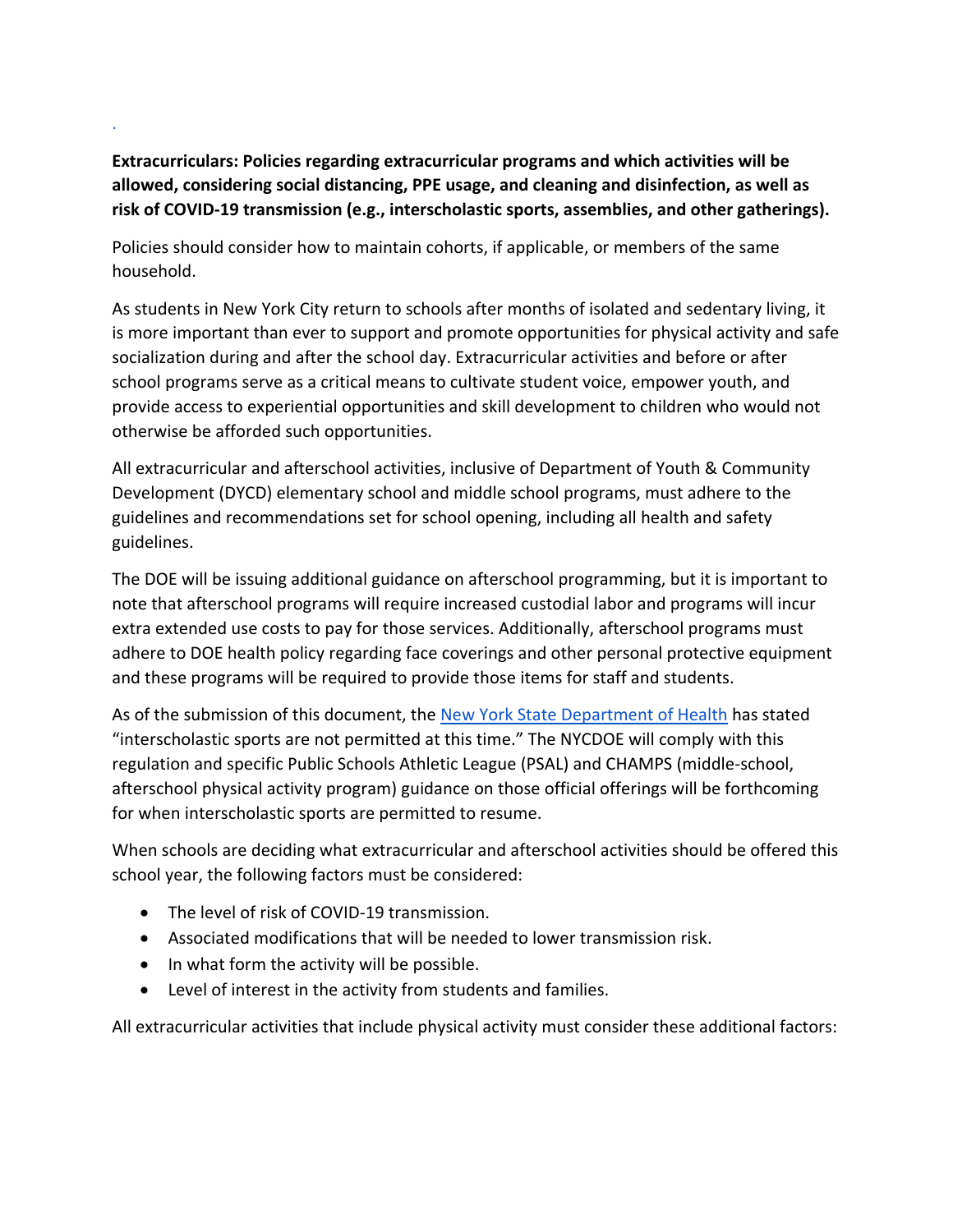- Certain activities pose a higher risk for transmission than others. The higher the risk, the more modifications will be needed OR the activity may not be able to be offered at the outset of the school year.
- Eliminate student-to-student contact.
- Ensure students and staff observe physical distancing protocols to remain six feet apart for low-to-moderate activity, and 12 feet apart for any vigorous activity.
	- o Design activities for the space in which they will take place, e.g. classroom vs. outdoor space, and the number of students present. Activities should be low-tomoderate when there are 6 feet between students, focusing on individual activities. If 12 feet of space between students is available, moderate-tovigorous physical activities may be appropriate.
- Programs should follow DOHMH guidelines regarding sharing or passing of equipment and use of playground equipment.
- As much as possible, hold activities outdoors or in well-ventilated spaces.
- Ensure students wash their hands or use hand sanitizer before and after each activity.
- Avoid using locker rooms.
- Establish boundaries (safe zones) to maintain at least six feet of distance throughout the activity.

Schools offering extracurricular and afterschool programming will uphold the following:

- Any in-person activity that takes place after the regular school day should be limited on a daily basis to students who were in physical attendance on that given day within the same school building.
- Schools should keep students in the same groupings during the day and in afterschool programming (e.g., by age, by class/cohort).
- Wherever possible, schools should work to offer remote options for those students not attending in-person.
- After hours dismissal procedures should align with school day dismissal processes and adhere to health and safety protocols. If a student feels unwell prior to or during an afterschool activity, the school should follow standard COVID response protocols.
- Afterschool program staff who work at a location or school other than where they are supervising afterschool activities/coaching are required to follow daily entry protocols upon arrival to the afterschool site.

<span id="page-11-0"></span>**Before and Aftercare**: **Policies regarding before and aftercare programs, considering social distancing, PPE usage, and cleaning and disinfection requirements, as well as risk of COVID-19 transmission. Policies should consider how to maintain cohorts, if applicable, or group members of the same household;**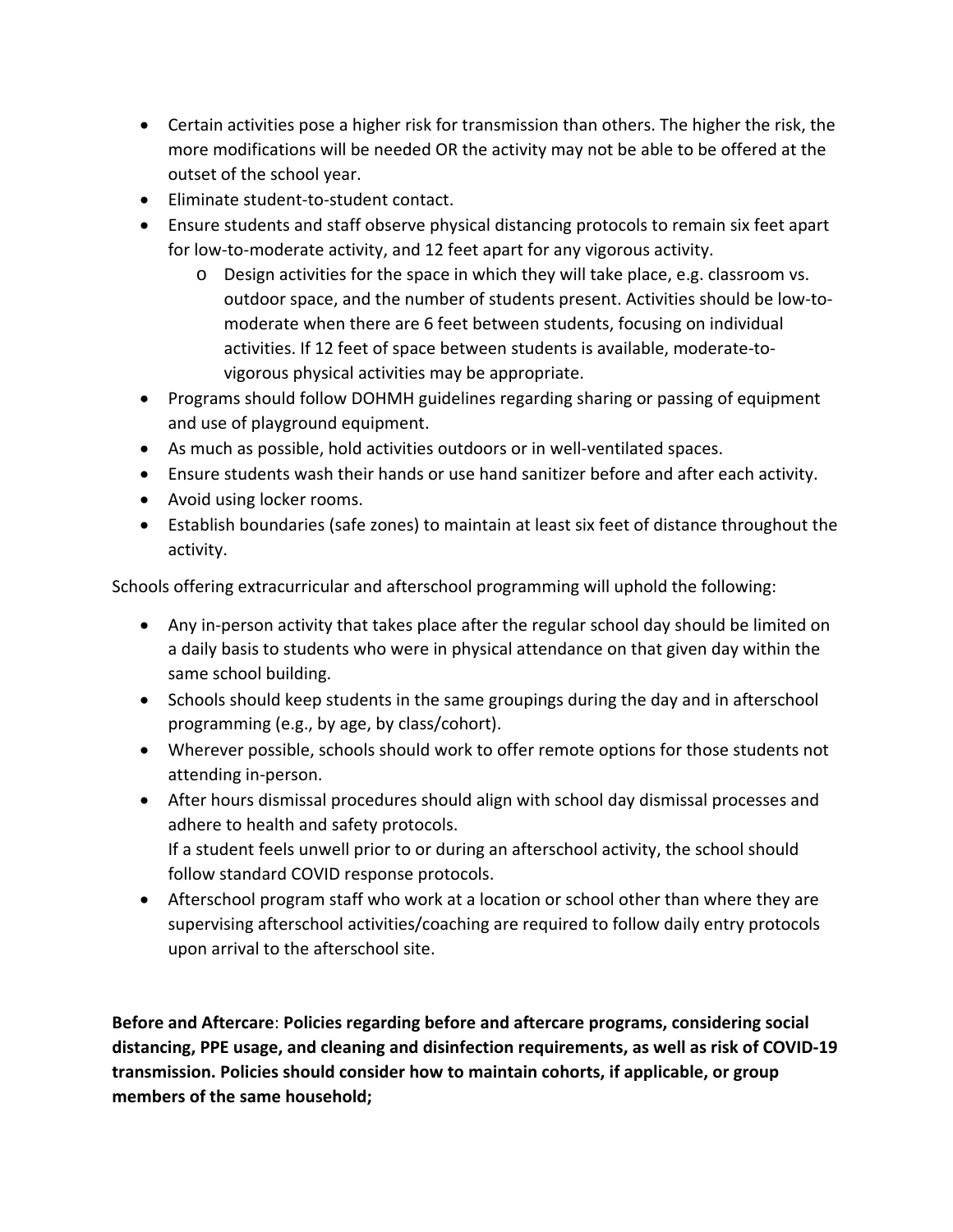Please see the answer above.

<span id="page-12-0"></span>**Vulnerable Populations**: **Policies regarding vulnerable populations, including students, faculty and staff who are at increased risk for severe COVID-19 illness, and individuals who may not feel comfortable returning to an in-person educational environment, must be developed to allow them to safely participate in educational activities and, where appropriate, accommodate their specific circumstances. These accommodations may include but are not limited to: remote learning or telework, modified educational or work settings, or providing additional PPE to individuals with underlying health conditions.**

Families will have the choice to opt-in to an all-remote schedule next fall. Students will not need a medical reason to register for this option. Families will have the option to review this decision during set time periods for their child, and will be asked to register two weeks prior to the start of when their child would switch to-in person instruction to give schools time to plan. Principals will make further adjustments based on expected in-person student and staff attendance for the first time in August.

All DOE employees who are older adults and/or have underlying medical condition(s) that create an increased risk of severe illness should they contract COVID-19, may be eligible for a reasonable accommodation to work remotely at the start of the school year. A reasonable accommodation to work from home will be considered under the Americans with Disabilities Act (ADA) and in line with the medical conditions as set forth by the CDC. In order to submit an application, staff must also provide medical documentation at the same time.

Schools and offices may consider the needs of staff who may not feel comfortable returning to an in-person educational environment when making assignments and modifying work settings and/or schedules where possible.

<span id="page-12-1"></span>**Vulnerable Populations, Part Two: Responsible Parties must identify and describe any modifications to social distancing or PPE that may be necessary for certain student or staff populations, including individuals who have hearing impairment or loss, students receiving language services, and young students in early education programs, ensuring that any modifications minimize COVID-19 exposure risk for students, faculty, and staff, to the greatest extent possible.**

Staff and students must follow PPE and social distancing guidelines except when modifications are necessary as set forth above.

Face coverings or masks should not be placed on anyone who has trouble breathing, or anyone who is otherwise unable to remove the mask without assistance. Schools should follow CDC guidance on the use of cloth face coverings in schools.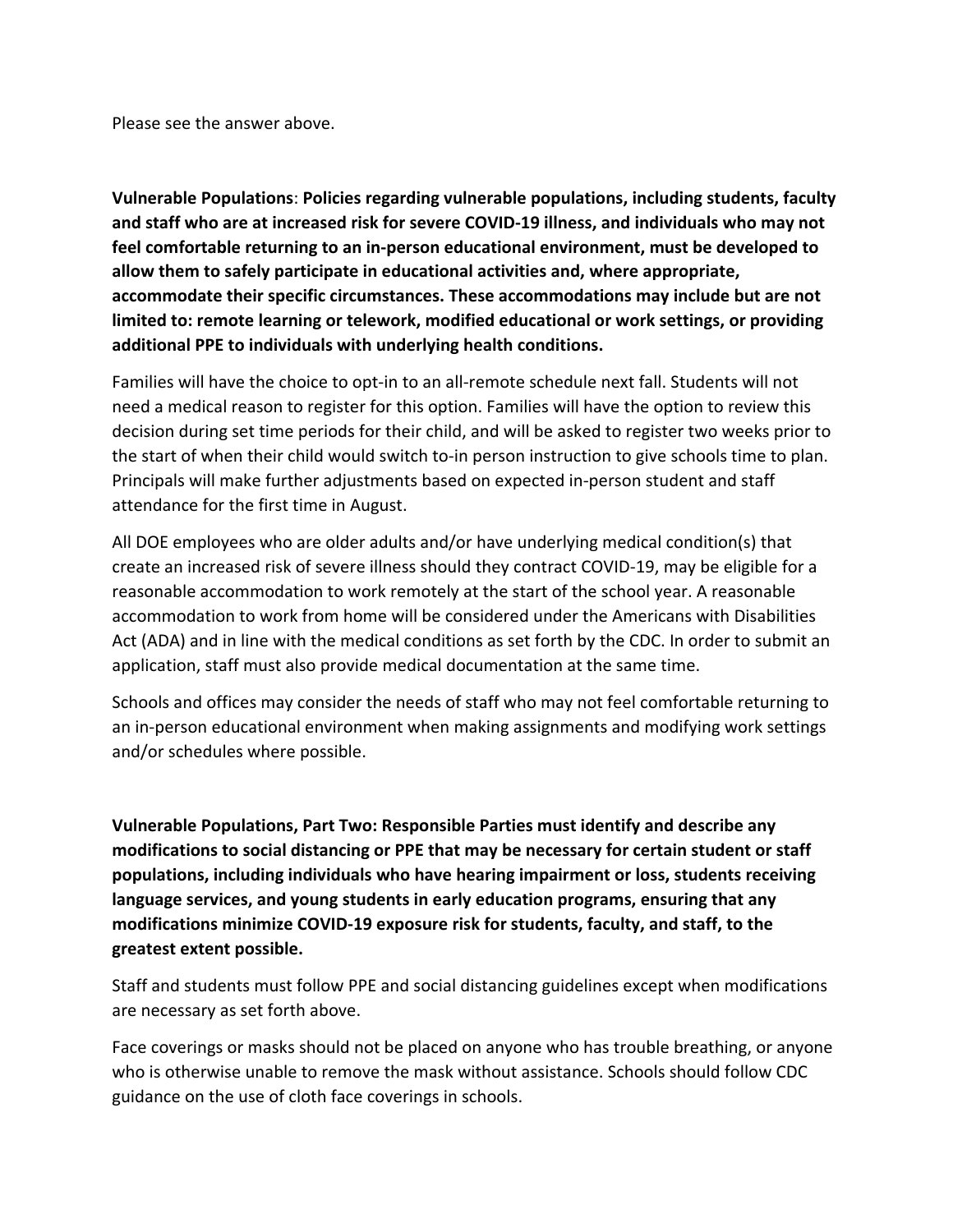Teachers and related service providers may require a clear face shield to be available for use in specific types of intervention or when deemed appropriate. The teacher/provider will determine when the face shield is needed based upon students' IEP goals, needs, intervention strategies, and professional judgment. A clear face shield should be utilized only by the person to whom it was assigned and may not be shared with another staff member. Clear face coverings should be cleaned after each session using CDC-approved cleaning materials.

If the mask is a distraction to the student because its use is developmentally inappropriate as determined on a case-by-case basis, the teacher/provider can allow the student to take the mask off. In such a case, the teacher/provider should then ensure as much as possible that 6 feet of distance are maintained between the provider and student. If a student's face covering/mask is removed, it should be removed with gloved hands. Gloves and proper sanitation should always be used when touching a used or contaminated face covering/mask. Handwashing/sanitizing protocol must be followed after touching a used or contaminated face covering/mask.

In some cases, it may not be possible for a staff member to maintain 6 feet of distance from a student. For example, a nurse supporting a student's medical needs or a paraprofessional assisting a student with toileting or mobility/ambulation may be required to work within 6 feet of the student. Gloves, face coverings and proper sanitation should always be used when working within 6 feet of a student. Handwashing/sanitizing protocol must be followed after periods during which social distancing cannot be maintained.

<span id="page-13-0"></span>**Transportation: Consistent with State-issued public transit guidance, protocols and procedures, which include that individuals must wear acceptable face coverings at all times on school buses (e.g., entering, exiting, and seated), and that individuals should maintain appropriate social distancing, unless they are members of the same household. Protocols and procedures should include how school buses will be adapted to keep students and staff safe(e.g., how face covering swill be provided to students in need, how members of the same household will be seated together, how social distancing will be conducted on buses, whether bus schedules will be adapted to accommodate reduced capacity, whether any health screening will be conducted at home before students board buses, how parents/legal guardians will be encouraged to drop off or walk students to reduce density on buses);**

While it is widely recognized that the current pandemic presents unique challenges to providing school bus service and that it may not be possible to provide service in all cases, to the extent possible, DOE will provide school transportation, as required, to include all public, non-public, charter schools, students with special needs and students in temporary housing situations. Because of this unique situation, it may not be possible to provide transportation through a conventional mode such as a bus, and may require other modes to be employed to satisfy transportation needs, such as MetroCard. Likewise, this also applies to any after-school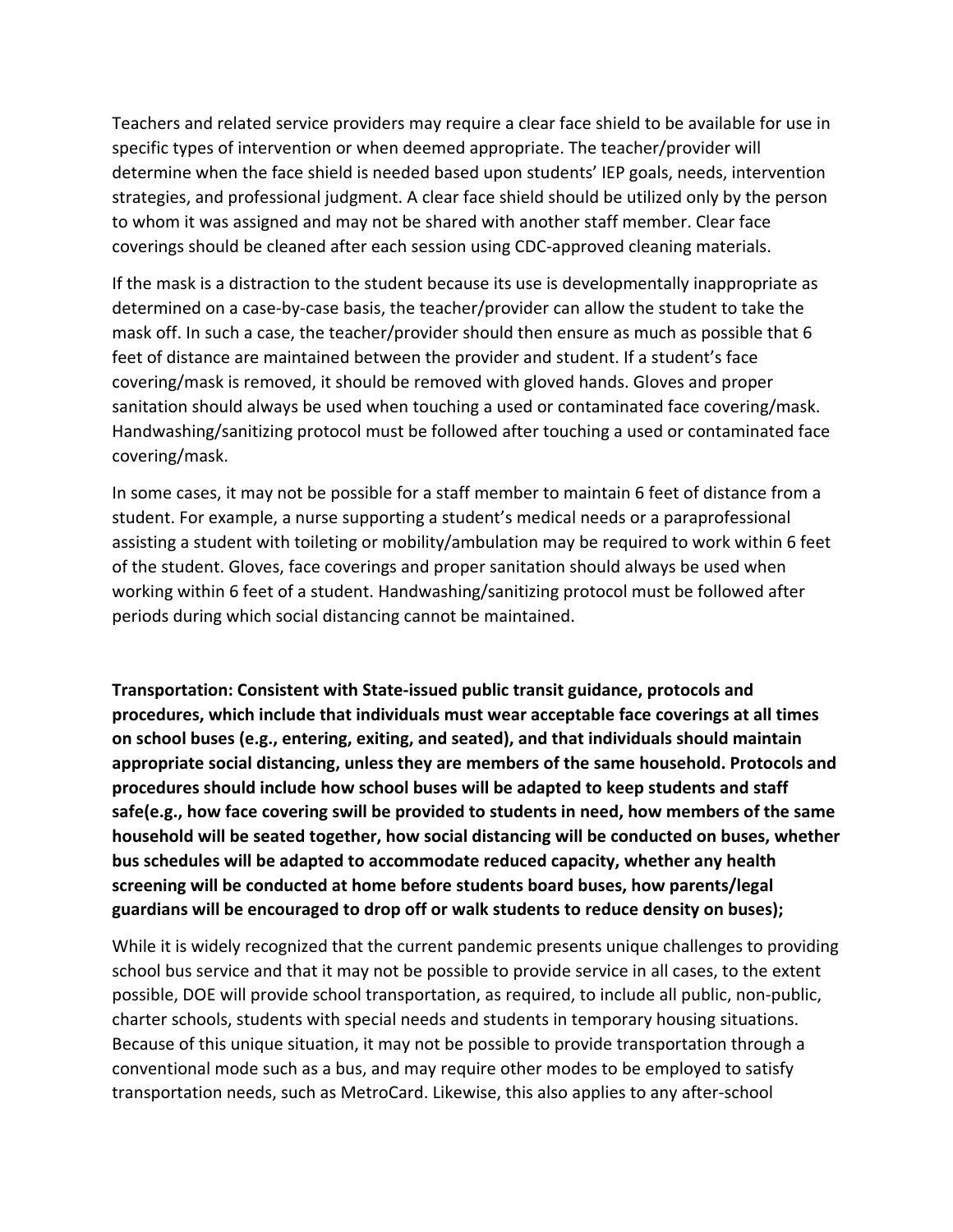transportation needs as well. The DOE is actively engaged in a complex routing exercise that is attempting to account for new parameters around a mix of socially distanced in-person learning and remote learning.

Consistent with State-issued public transit guidance, protocols and procedures, individuals must wear acceptable face coverings at all times on any DOE school transport vehicle (e.g., entering, exiting, and seated), and should maintain appropriate social distancing, unless they are members of the same household. Protocols and procedures will include how DOE school transport vehicles will be adapted to keep students and staff safe (e.g., how face coverings will be provided to students in need, how members of the same household will be seated together, how social distancing will be conducted on buses, whether bus schedules will be adapted to accommodate reduced capacity, whether any health screening will be conducted at home before students board buses, and how parents/legal guardians will be encouraged to drop off or walk students to reduce density on buses).

In the event that a child does not have a face covering when attempting to board a bus, protective face coverings will be available for distribution at the bus door inside the bus. Social distancing requirements will reduce the typical school bus capacity to approximately 25% of its normal operating passenger capacity. The only exception to this will be students from the same household who will be seated with each other and will still be required to wear face masks. Seating on the bus will be clearly marked to designate which seats may be used and which seats will be blocked off for social distancing. Families will be notified prior to the start of school as to what the seat designators will look like so that they can instruct their children prior to boarding the bus. Wherever possible, individual bus route rosters will be scrutinized to attempt to seat individuals in proximity to the rear emergency exit that are capable of operating it.

Parents should screen their children prior to boarding a bus to make certain that their child is well enough to board a bus and attend school, which may include temperature checks as needed. Bus personnel will not be administering screening prior to buses being boarded.

All DOE school transportation vehicles will be cleaned and disinfected each day using CDC recommended cleaning and disinfection protocols, the specifics of which will be provided to parents prior to the start of school. Parents will need to read these specifics prior to the start of school to assure that the materials being utilized will not have an adverse reaction on their children.

Upon arrival at a destination where a passenger(s) will be exiting the bus, the bus operator/aide will direct students to exit one row at a time in order to avoid students from being in close proximity to one another. Students exiting a bus at school should continue to wear their face covering. Each individual school will establish specific procedures for students as to where/how they are to assemble, and these specifics will be communicated by the individual schools prior to the start of school.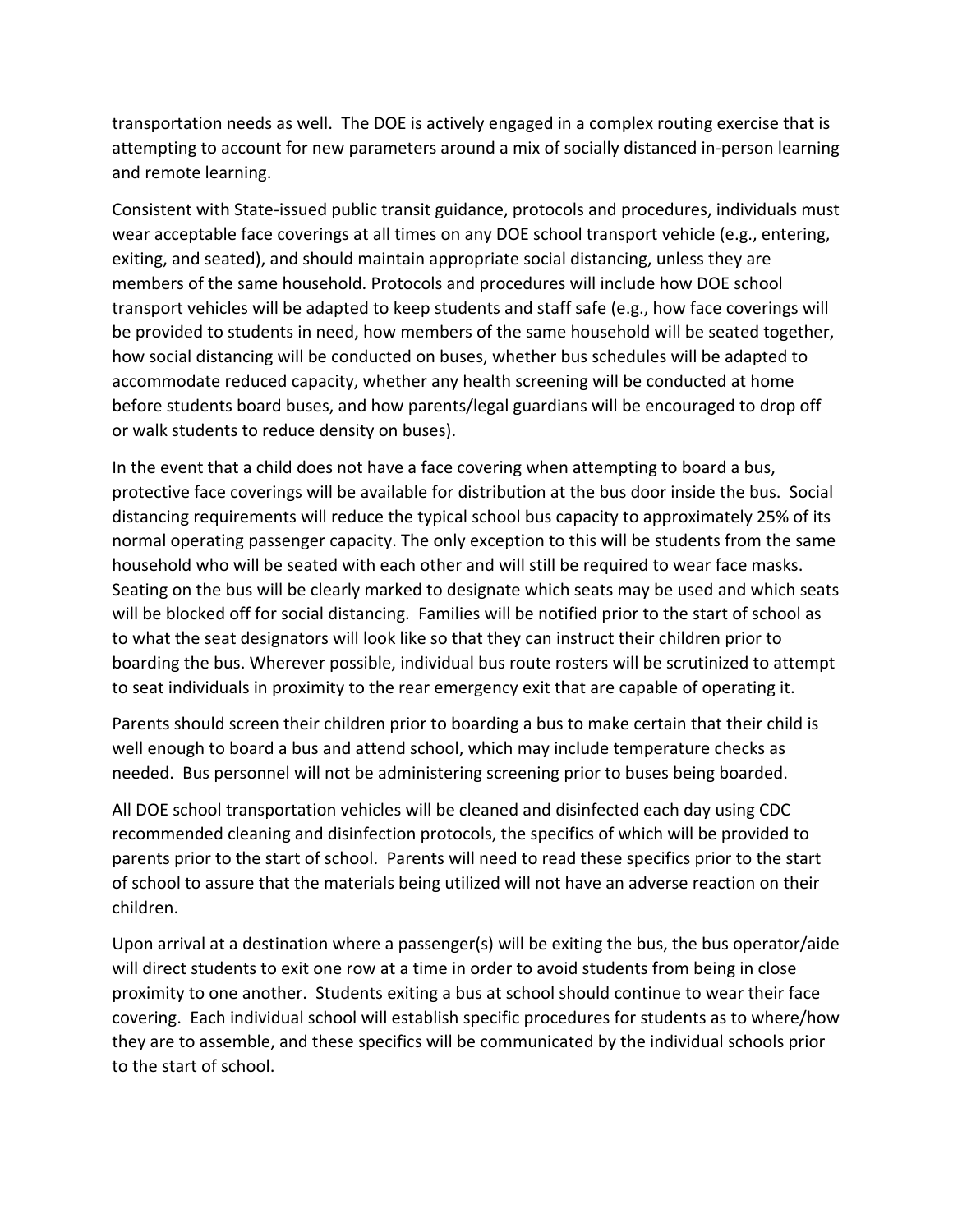In recognizing the impact of this pandemic, the DOE is recommending that families, wherever possible, help reduce the number of students in need of busing by either transporting their children to school on their own, walking, or biking. In cases where parents are utilizing public transit to transport their children, families should have their children wear a face covering and practice social distancing while en route to and returning home from school to the extent possible.

<span id="page-15-0"></span>**Food Services: Protocols and procedures must be developed for onsite and remote food services for students, considering appropriate social distancing and any modifications to service that may be necessary (e.g., providing meals in a combination of classrooms and cafeterias, staggering meal periods). Measures must be taken to protect students with food allergies if providing meals in spaces outside the cafeteria. Protocols and procedures must also include how students will perform hand hygiene before and after eating, how appropriate hand hygiene will be promoted, and how sharing of food and beverages will be discouraged. Additionally, protocols and procedures must account for cleaning and disinfection prior to the next group of students arriving for meals, if served in the same common area (e.g. the cafeteria).**

Grab-and-go meals will be available for breakfast and lunch each day, though students will also be permitted to bring their own lunch if preferred. Lunch will likely be in classrooms to minimize interaction between groups of students. Grab-and-go meals will be delivered to students in 3K to K classrooms, and pickup points within the school will be designated for grades 1-12. Signage will be provided to direct students to pick up points within the school for grades 1-12.

If the cafeteria must be used, schools must maintain appropriate physical distancing. After eating, students and staff will wipe down the area where they ate their meal. Every evening, our Division of School Facilities will be sanitizing the entire building with COVID-19 approved disinfectant.

Students who are not receiving in-person instruction on a given day can pick up a lunch from their home school or an identified school building near their home.

We want to ensure that children receive the best care possible while at school. The DOE takes allergies, food safety, and student health very seriously. We cannot guarantee a nut, milk or "allergen-free" environment, but we do have an "allergen aware" policy which empowers everyone. Children with allergies become aware of what they can and cannot eat, and school staff are alert and careful about each student's allergies. School staff will work with the parent and the child's health care provider to create an allergy response plan for each child that needs one. In the case of a severe allergic reaction, the affected child will immediately be given his/her prescribed medicine by trained school staff or a nurse. If the child has severe allergies, we request parents have health care providers complete the Medical Review for Severe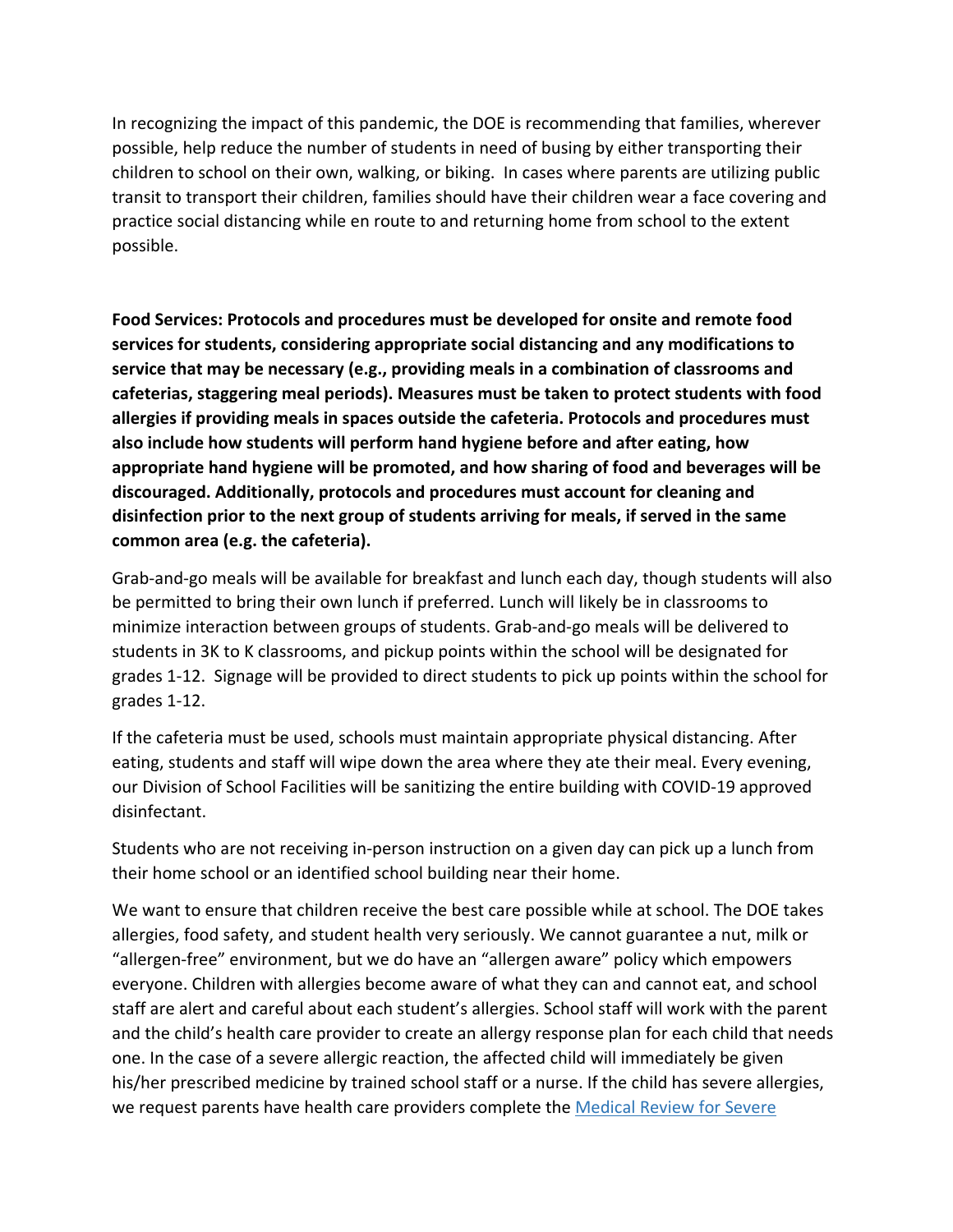[Allergies](https://www.schools.nyc.gov/docs/default-source/default-document-library/medical_review_of_student_with_severe_allergies) form and complete an [Allergy Response Plan.](https://www.schools.nyc.gov/docs/default-source/default-document-library/allergy_response_plan_august_2018) School staff will call 911, and contact the child's parent and health care provider in cases of severe allergic reactions and emergencies. Lastly, the school nurse will train school staff members to enact the child's allergy response plan in an emergency.

<span id="page-16-0"></span>**Mental Health, Behavioral, and Emotional Support Services and Programs: Available resources and referrals to address mental health, behavioral, and emotional needs of students, faculty, and staff when school reopens for in-person instruction. Any training for faculty and staff on how to talk with, and support, students during and after the ongoing COVID-19 public health emergency, as well as information on developing coping and resilience skills for students, faculty, and staff.**

[As stated by the CDC,](https://www.cdc.gov/coronavirus/2019-ncov/community/schools-childcare/reopening-schools.html) a return to in-person schooling provides students with access to a variety of mental health and social services. Without in-person schooling, many students may lose access to vital services. Even outside the context of school closures, young people often do not receive the mental health treatment they need. In alignment with NYSED guidance, supporting student and staff social-emotional needs across school communities (remote and blended) must be a top priority in order to create the mental, social, and emotional foundations for academic learning to occur. Social-emotional learning (SEL) can provide stabilization and consistency for all students during this challenging time.

Unprecedented levels of stress, trauma, and social isolation from COVID-19 have created a public health emergency, with a notable disproportionate impact for low-income communities and communities of color. When students return to school this fall, many will be struggling with increased anxiety, depression, trauma, and grief that will impact their ability to engage in learning and remain focused on their educational goals. Addressing the social-emotional needs of school communities through trauma-informed approaches to teaching and learning must be a top priority for school re-opening and throughout the year. To advance this priority, the NYCDOE will support for staff at all levels to understand to understand trauma and build trauma-informed approaches into their practices and plans for the coming school year. NYCDOE is committed to partnering with communities to create trauma-informed schools that offer robust SEL and mental health support through a tiered infrastructure, with a focus on community building and resilience**.**

In order to fulfill the vision for comprehensive mental health and SEL supports across all DOE schools in SY2020-2021, the NYCDOE will support schools, where possible, in developing the following core components:

- Trauma-Informed Care
- Bridge to School Plan
- Multi-Tiered System of Support (MTSS) Infrastructure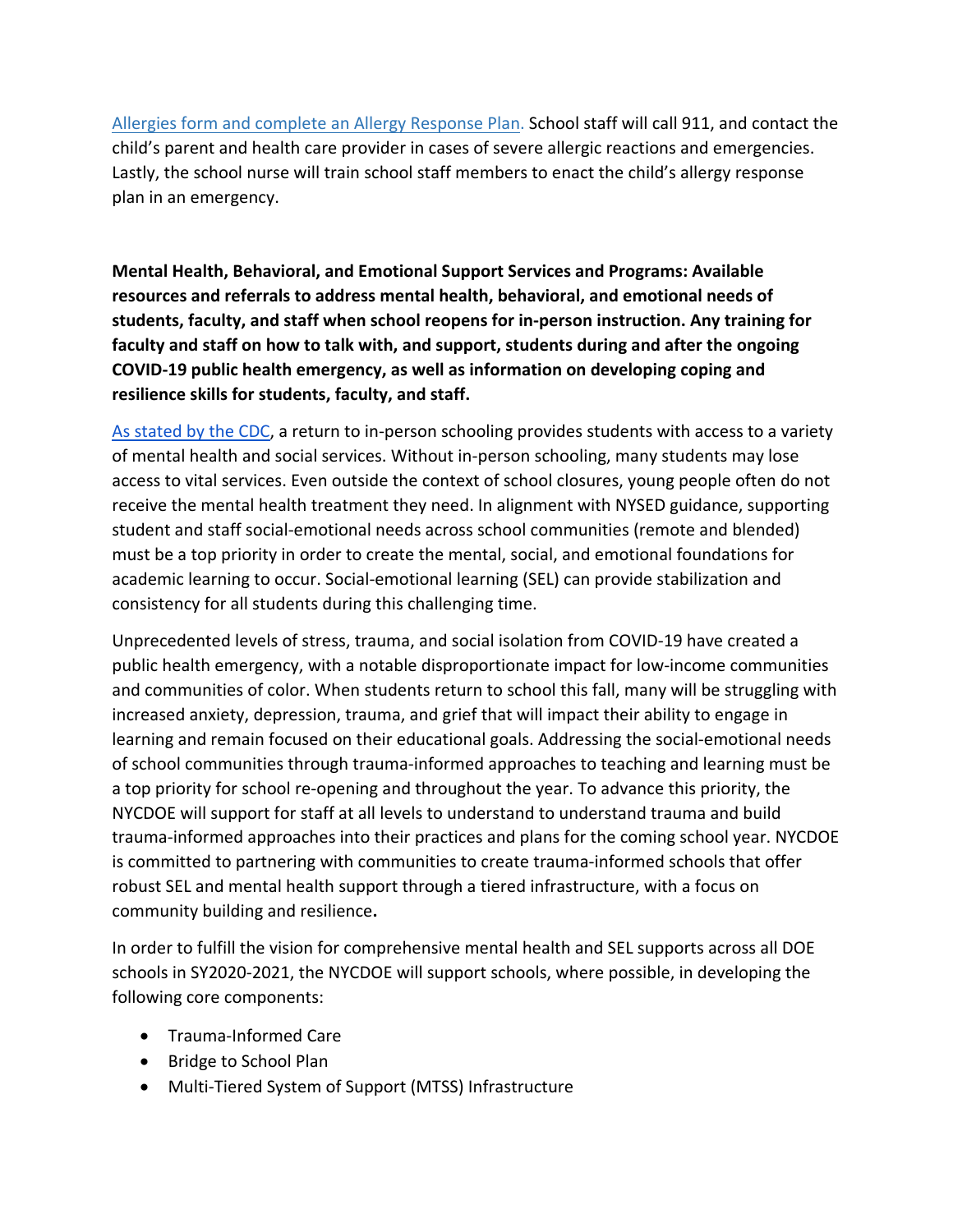- Strengthen Tier 1 SEL (Explicit SEL Instruction and SEL-Academic Integration)
- Targeted Mental Health Supports

## Trauma-Informed Care (TIC)

Through cross-divisional and inter-agency partnerships, the NYCDOE will implement a comprehensive, multi-part professional learning series that empowers teachers with foundational knowledge and basic skills of trauma-informed care; this is for all staff serving students from Birth to 5 and K-12 populations. Anchored in a continuum from trauma-aware to trauma-informed, this series will include foundational elements to be completed between July and September 2020 with the possibility of supplemental sessions interspersed throughout the school year. These trauma modules include examination of equity and cultural considerations, the importance of adult self-care, and actionable trauma-informed strategies for classroom teachers and all support staff. School leaders will also participate in a supplemental training series that offers specialized content for framing TIC in a broader school vision and how to establish systems of support for implementation.

#### Bridge to School Plan

In order to support the long-term mental health of students, families, and educators, schools must prioritize SEL and wellness during the initial re-opening transition, ensuring that all students have access to a foundational period of stabilization and support. This period should include opportunities to build coping skills, process grief, re-connect, build community, and orient themselves to the new dual environments and expectations. By establishing this emotional foundation, the number of students requiring intensive clinical mental health services may be reduced. Standardizing this initial care also prevents adults from pathologizing behavior that reflects a normal stress response and prevents students from being retraumatized by a premature referral for clinical services. NYCDOE is creating school-facing resources that include sample activities and general best practices for a positive re-opening transition, with a focus on key themes of community and resilience.

#### Multi-Tiered System of Supports (MTSS)

The DOE wants to ensure that all schools are equipped to offer tiered social-emotional and mental health supports to students, as determined through a data-based decision-making process. Schools can seek supports from the DOE to help build a robust MTSS infrastructure.

#### Strengthen Tier 1 SEL (Explicit SEL Instruction and SEL-Academic Integration)

Prior to COVID-19, NYCDOE provided recommendations and expanded access to SEL curricula in elementary, middle, and high school through citywide expansion of Sanford Harmony, RULER, and Restorative Practices. These evidence-based models support each of the key actions identified by the Collaborative for Academic and Social-Emotional Learning (CASEL): community building, SEL-academic integration, and explicit SEL instruction. They also support a trauma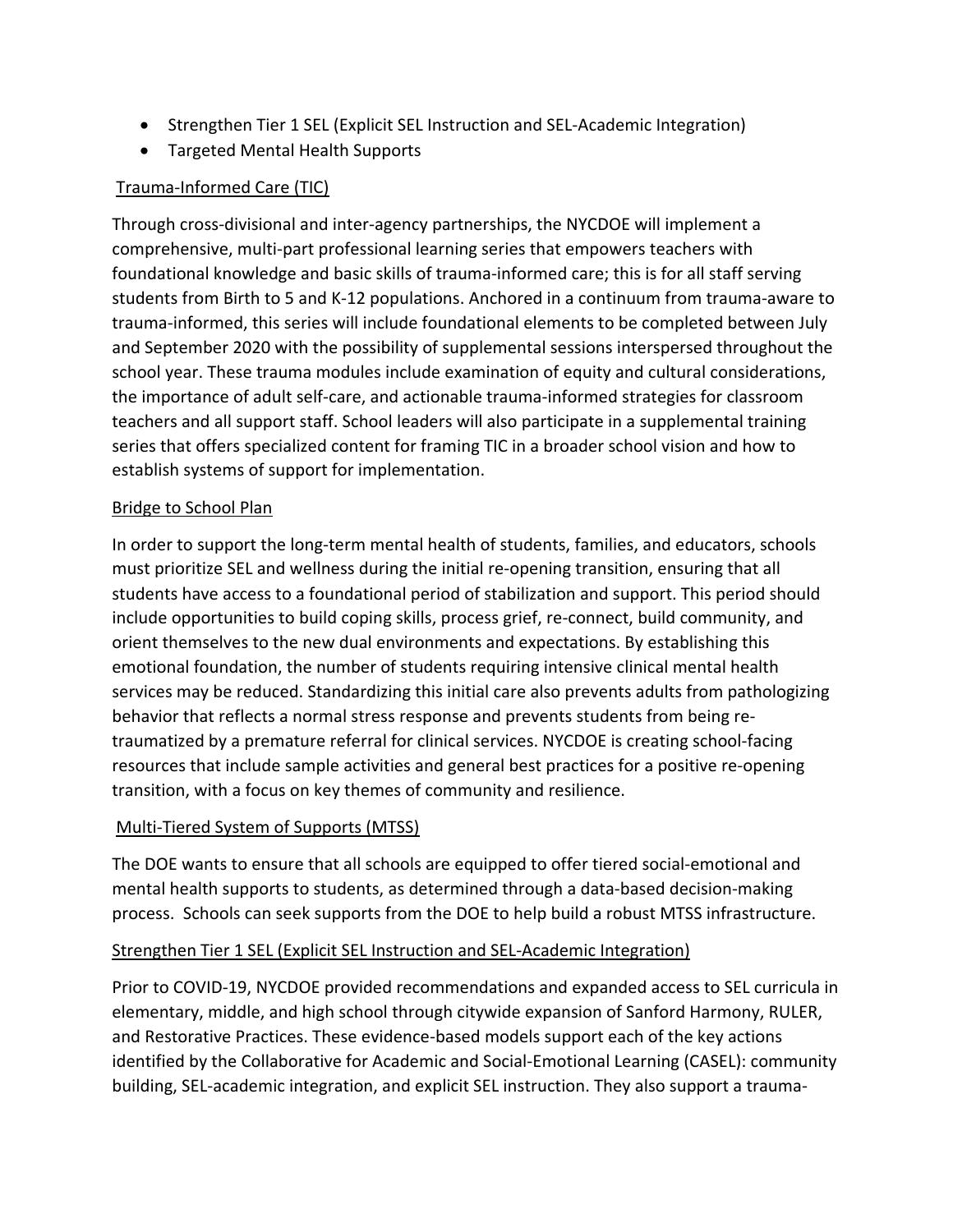informed care approach by creating opportunities to develop positive relationships and build students' self-regulation skills.

This year, in response to increased needs generated by COVID-19, all schools are encouraged to adopt an age- and developmentally-appropriate SEL program. Schools are encouraged to select the program that best meets the needs of their students. School teams can reference the publicly available CASEL Program Guide that evaluates additional SEL programs for use in the classroom and in explicit SEL instruction.

Integrating social-emotional learning (SEL) into core academic instruction ensures that students are experiencing safe, welcoming, and culturally responsive environments, that students have daily opportunities to experience SEL within content-driven lessons, and that they are developing the SEL competencies they need in order to be successful in school and in the future.

## Targeted Mental Health Supports

The DOE has a robust network of mental health services for students. Schools have established relationships with programs and resources to provide direct services, community linkages and referrals, staff coaching and training, and crisis response.

These include School Mental Health Clinics, on-site CBO-provided direct counseling services (Prevention and Intervention Program, Community School Mental Health), School Mental Health Consultant Program, School Response Clinicians, Children's Mobile Crisis Team, and DOE Social Workers and School Counselors. All programs and partners are prepared to address the expected increase in student mental health needs upon returning to schools.

Students' increased exposure to trauma and loss and the extended separation from core support systems will also necessitate expanded access to on-site, direct mental health supports (in person or through tele-therapy). Following implementation of the aforementioned "stabilization period" and concurrently with robust Tier 1 interventions, schools will use data to make determinations about the appropriate group or individual intervention for students in need.

DOE has developed extensive resources to support the social-emotional needs of central and school-based staff during COVID-19. These resources complement the DOE's Supportive Environment Framework and Social Emotional Learning resources for schools.

There are also a number of citywide resources that DOE has collated and shared with staff to support their health and wellbeing. These programs and opportunities are available to all New York City agency employees, and have been publicized through DOE's internal communication channels: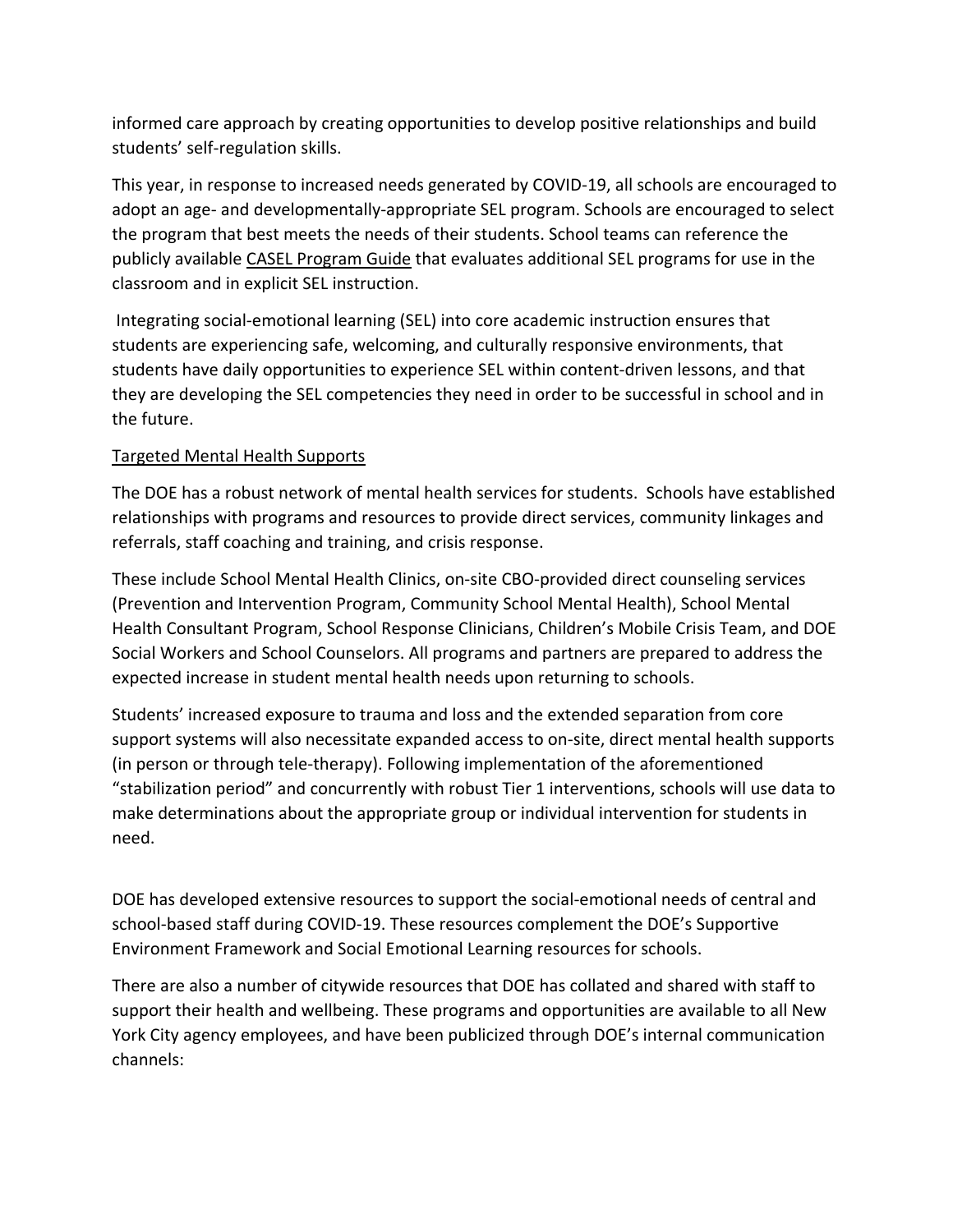**[ThriveNYC:](https://thrivenyc.cityofnewyork.us/mental_health_support_while_home)** identifies mental health services and resources for all New Yorkers, as well as those tailored to the needs of aging New Yorkers, veterans, students, and young people, as well as people harmed by violence, crime, or abuse.

**[The New York City Employee Assistance Program](https://www1.nyc.gov/site/olr/eap/eaphome.page) (EAP)**: The NYC EAP is offering services to promote stress management, mental health, self-care, education, referrals, and other resources. EAP services will be provided via phone, text, and/or video calls, with expanded hours from 8:00 a.m. to 11:00 p.m., Monday through Friday. You can contact the EAP by email at [eap@olr.nyc.gov](mailto:eap@olr.nyc.gov) or call and leave a message at 212-306-7660.

**[WorkWell NYC](https://www1.nyc.gov/site/olr/wellness/wellnesshome.page)**: New York City's workplace wellness program. Their mission is to empower all 380,000 City employees to live healthy, active lifestyles – at work, at home, and beyond. The WorkWell NYC team offers convenient, accessible programs, tools, and resources to support employees at every stage of their wellness journey. Visit the WorkWell NYC website to explore each of their program areas and discover how WorkWell NYC can support you and your worksite.

<span id="page-19-0"></span>**Communication: Communications plans for students, parents/legal guardians of students, faculty, staff and visitors that includes applicable instructions, training, signage, and a consistent means to provide individuals with information. Plans should describe how schools will communicate with students and families about preparing for the upcoming year, which should include adapting to social distancing requirements, properly wearing face coverings, and proper hand and respiratory hygiene. Consider developing webpages, text and email groups, and social media to disseminate information. Schools should develop communication plans in multiple languages, as necessary.**

DOE has been planning for the reopening of school buildings since the day they closed. Since that time, we've heard from hundreds of thousands of families, students, and staff; closely followed national and international trends; and worked with multiple City agencies, City and State education advisory groups, and other partners. We remain in lockstep with the City's health experts, and we continue to look to CDC and State Health guidance as the basis for all of DOE's plans.

Our families are our partners as we chart this new path forward, and we heard from 300,000 of them—in addition to 110,000 students—in a citywide survey on reopening. [The survey findings,](https://www.schools.nyc.gov/school-year-20-21/return-to-school-2020/our-planning-process) along with information from public health experts, are guiding our reopening plans.

As we continue to develop and finalize guidelines and protocols for the beginning of the school year, we have and will continue to engage families, educators, staff and advocates in the policy development process and have a robust plan to inform stakeholders of the guidance as we roll it out. This includes, but is not limited to:

#### Policy Development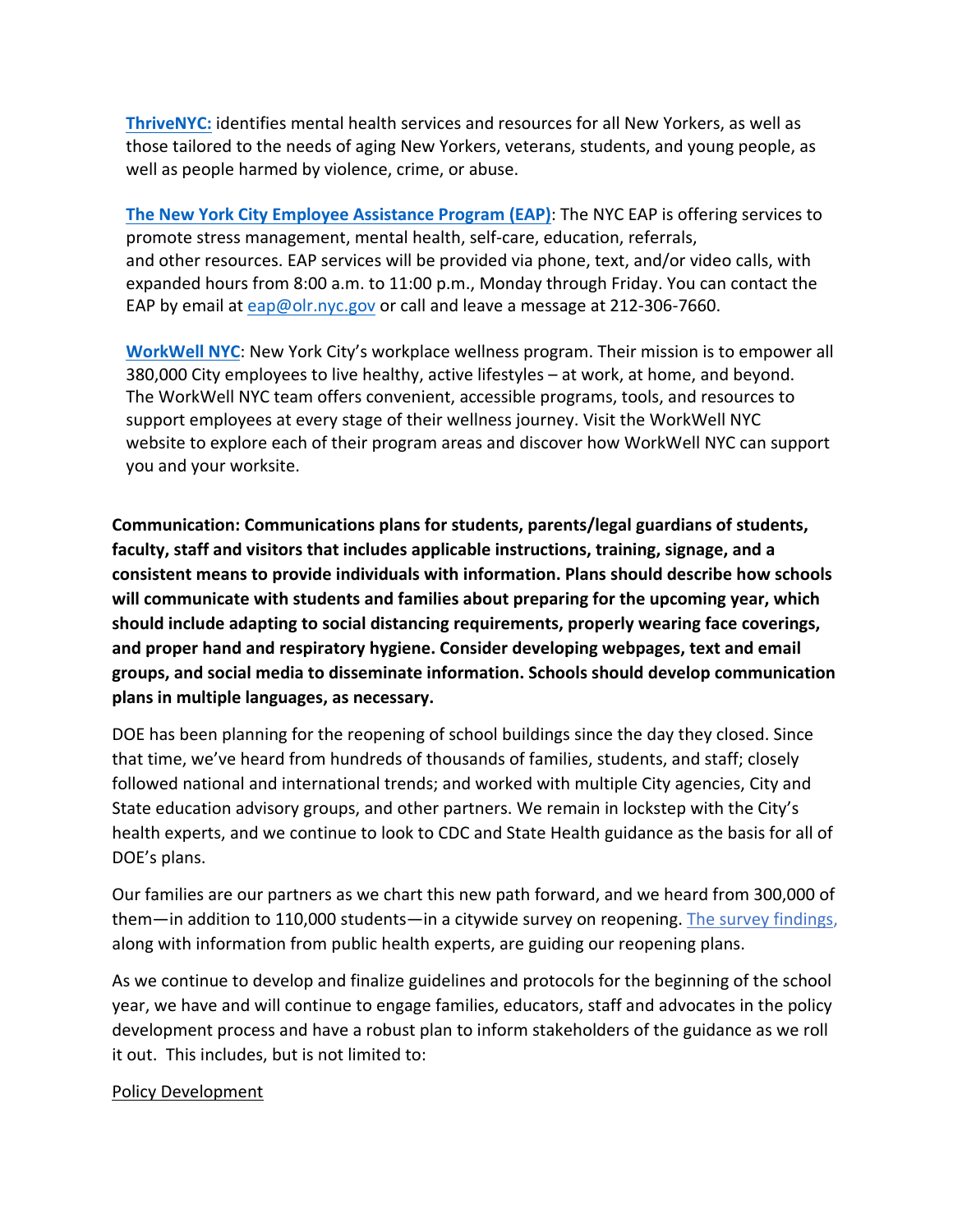- A weekly roundtable with education advocates and families to get policy feedback prior to releasing guidance;
- Informal focus groups with various groups of teachers, families and staff to get feedback on possible guidance before it is released; and
- An ongoing working group of principals and superintendents to ensure that the guidance can be implemented at the school level.

#### Rollout

- We created a Return to School 2020 web portal (schools.nyc.gov/returntoschool2020 that is updated with each new guidance and policy as it is announced. This site is accessible in 23 different languages;
- Frequent "backpack" letters to families in the school system with details information about school re-opening;
- Social media amplification of all new policy announcements;
- Bi-weekly citywide Family Information Sessions;
- Bi-weekly briefings of the Panel for Education Policy;
- Briefings of elected officials, community stakeholders and other interested parties as policies roll out;
- Webinars with business leaders ;
- DOE participation in district and elected official townhalls; and
- Created a Family Engagement Toolkit for school principals to use to communicate with and engage their local school communities

## <span id="page-20-0"></span>**MONITORING**

<span id="page-20-1"></span>**Screening: Protocols and procedures for mandatory health screenings, including temperature checks, of students, faculty, staff, and, where applicable, contractors, vendors, and visitors to identify any individuals who may have COVID-19 or who may have been exposed to the COVID-19 virus. Responsible Parties should consider limiting the number of visitors permitted on school grounds or in school facilities, and, if visitors are allowed, screening of such visitors;**  It is strongly recommended that nonessential visitors do not enter the school building. Schools should limit the frequency and duration of other visitors.

Screening will happen in the following ways:

• Online Health Screening Application: DOE employees are encouraged to pre-screen themselves before heading to a DOE building using an online application. Upon entering the facility, the employee will be asked to provide the results of their screening either by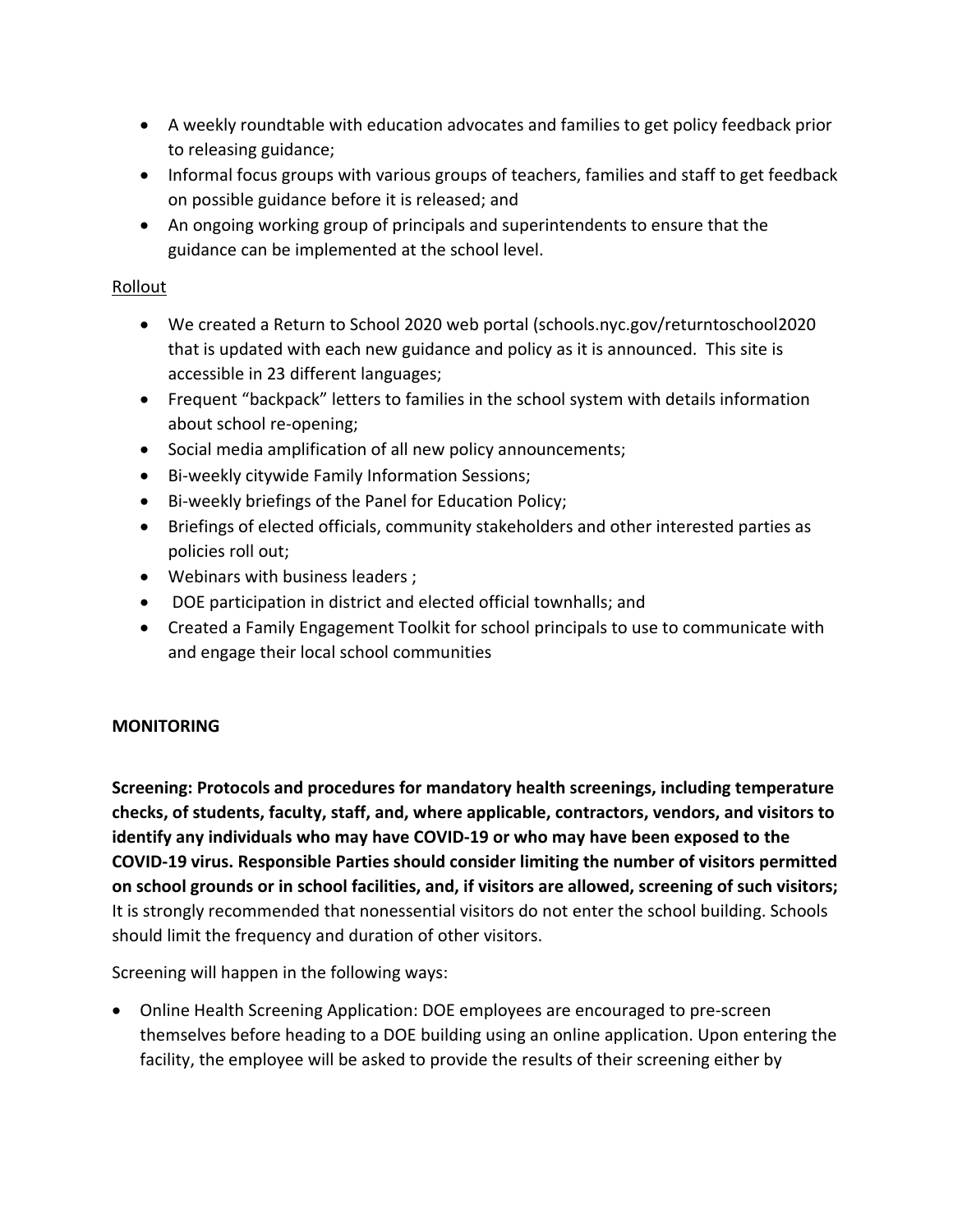showing the email on their phone or a printout of the results. The online health screening application can be found here: [https://healthscreening.schools.nyc/.](https://healthscreening.schools.nyc/)

• In-person health screening upon entry to a building: If DOE employees/visitors are not able to pre-screen themselves using the application, they will be asked to complete a screening assessment in-person at any DOE building prior to entering.

Any staff/visitor who fails or does not complete their health screening will be refused entry to the building by the School Safety Agent/DOE Special Officer.

## Daily Health Screenings for Students and School-Based Staff

Daily health screenings, including temperature checks, must be completed at home by families and by school-based staff. The DOE will launch a robust education campaign that makes clear to parents and school-based staff how important these daily health checks are to keeping school communities healthy and safe. The DOE is committed to purchasing of thermometers for athome use for families who may need them.

School-based staff and students cannot report to school if they have:

- Been knowingly been in close contact in the past 10 days with anyone who has tested positive through a diagnostic test for COVID-19 or who has or had symptoms of COVID-19.
- Tested positive through a diagnostic test for COVID-19 in the past 10 days.
- Experienced any symptoms of COVID-19, including a temperature of greater than 100.0°F, in the past 14 days.
- Traveled internationally or from a state with widespread community transmission of COVID-19 per the New York State Travel Advisory in the past 14 days.

#### Random Temperature Screenings

Every morning, prior to entering the school, specific staff will perform random samplings of temperatures for both students and school-based staff using non-touch thermometers. Additional guidance on random temperature screenings is forthcoming.

- Schools should screen people entering the building at random.
- Face coverings and gloves will be worn continually by designated staff taking temperatures.
- Schools are prohibited to record or track student/staff temperatures or other health information.
- Any student with a temperature of more than 100.4 from a random temperature check must be evaluated by the nurse or health professional. If a nurse or health professional is unavailable, student will be escorted to the building's Isolation Room.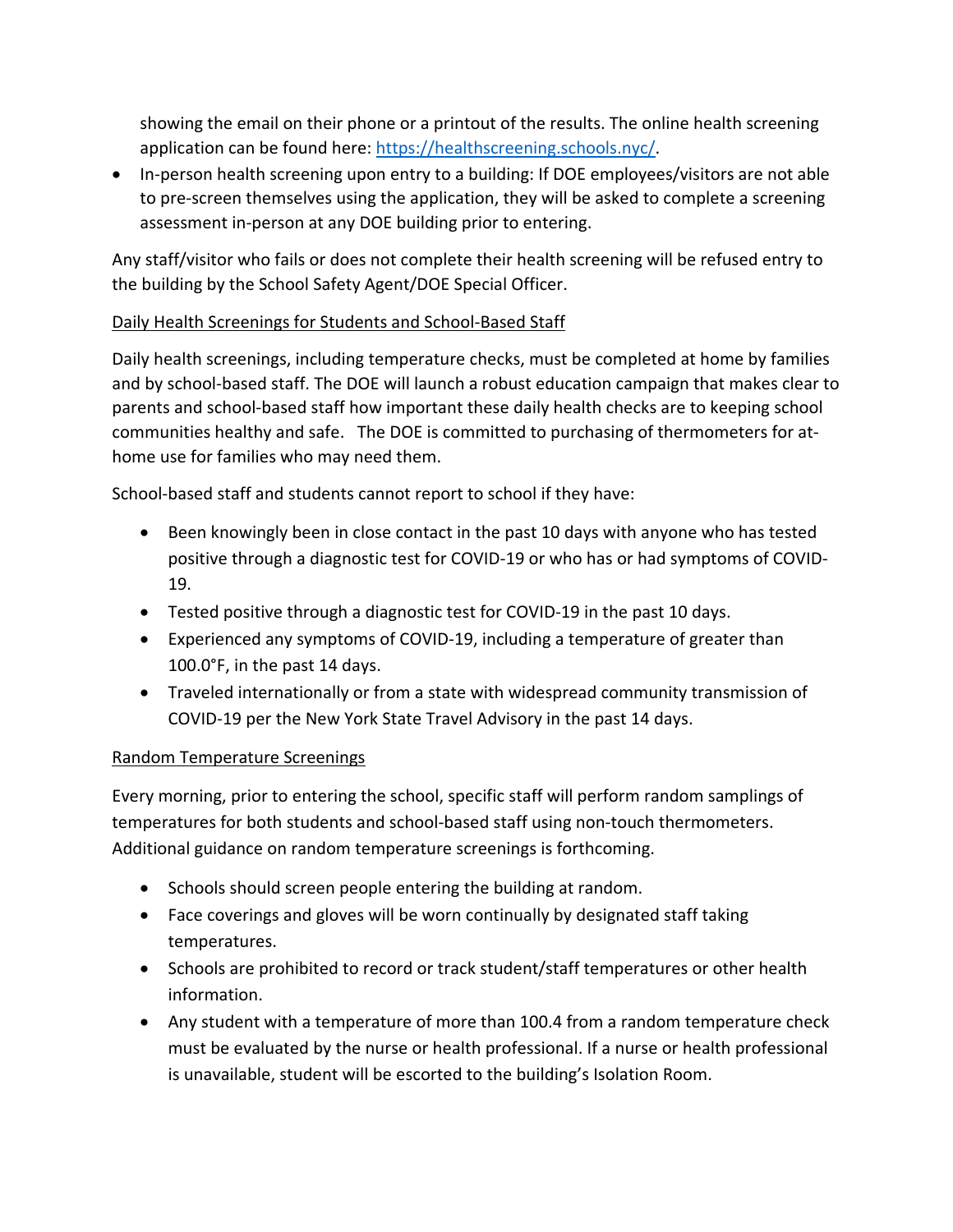• DOE-contracted Community Based Organizations providing early childhood services must continue to conduct daily health checks and align with DOE and DOHMH issued guidance that pertains to their program and setting.

The DOE is also exploring enhanced at-school temperature check protocols and processes and will ensure such compliance with state health guidance.

<span id="page-22-0"></span>**Testing Protocols: Process for the provision or referral of diagnostic testing for students, faculty, and staff for COVID-19, in consultation with local health department officials, when needed, which should include plans for testing of symptomatic individuals, close contacts of COVID-19 suspected or confirmed individuals, and individuals with recent international travel or travel within a state with widespread transmission of COVID-19 as designated through the New York State Travel Advisory, before allowing such individuals to return to in-person to the school;** 

As [the CDC acknowledges,](https://www.cdc.gov/coronavirus/2019-ncov/community/schools-childcare/k-12-testing.html) testing to diagnose COVID-19 should be one component of a school district's comprehensive strategy to safely reopen schools and should be used in conjunction with [promoting behaviors that reduce the spread of COVID-19,](https://www.cdc.gov/coronavirus/2019-ncov/community/colleges-universities/considerations.html#behaviors) maintaining healthy [environments,](https://www.cdc.gov/coronavirus/2019-ncov/community/colleges-universities/considerations.html#environments) [maintaining healthy operations,](https://www.cdc.gov/coronavirus/2019-ncov/community/colleges-universities/considerations.html#operations) and [preparing for when someone gets sick.](https://www.cdc.gov/coronavirus/2019-ncov/community/colleges-universities/considerations.html#preparing)

Frequent testing during the COVID-19 pandemic is a safety measure that helps diagnose both symptomatic and asymptomatic individuals. Positive test results require individuals to isolate for 10 days, as outlined in our policy, and this period of isolation reduces the risk that they will transmit the infection to others.

The NYCDOE strongly recommends that all school-based staff get tested at least seven days before the start of in-person instruction and get tested on a regular basis, at least once a month. In order to support testing, New York City will prioritize for DOE staff both access to testing and communication of test results at any of its [34 city-run testing locations.](https://nam01.safelinks.protection.outlook.com/?url=https%3A%2F%2Fwww1.nyc.gov%2Fsite%2Fcoronavirus%2Fget-tested%2Fcovid-19-testing.page&data=02%7C01%7CFPuelloPerdomo%40schools.nyc.gov%7C6e6dbb0fb93c457a374008d833ec6c48%7C18492cb7ef45456185710c42e5f7ac07%7C0%7C0%7C637316437804494362&sdata=6a8OAxaSjjR53MfhlblFPFYJzj4svjEELFxipStb7V4%3D&reserved=0) Once inperson learning has begun, the NYCDOE and DOHMH will help establish a rolling pattern of testing for all school-based staff. This frequent testing may occur at any location, but it is encouraged that school-based staff use City-run sites which will provide priority access and aim to return test results in 24 hours.

If a student shows symptoms of COVID-19 while at school:

- Students showing symptoms of COVID-19 will be escorted to the Isolation Room by a designated staff member wearing appropriate PPE.
- The nurse or health professional will evaluate the student for symptoms of COVID-19, such as fever, cough, shortness of breath, sore throat, lack of sense of taste or smell, and other symptoms.
- The student will wait in the supervised Isolation Room for pick up.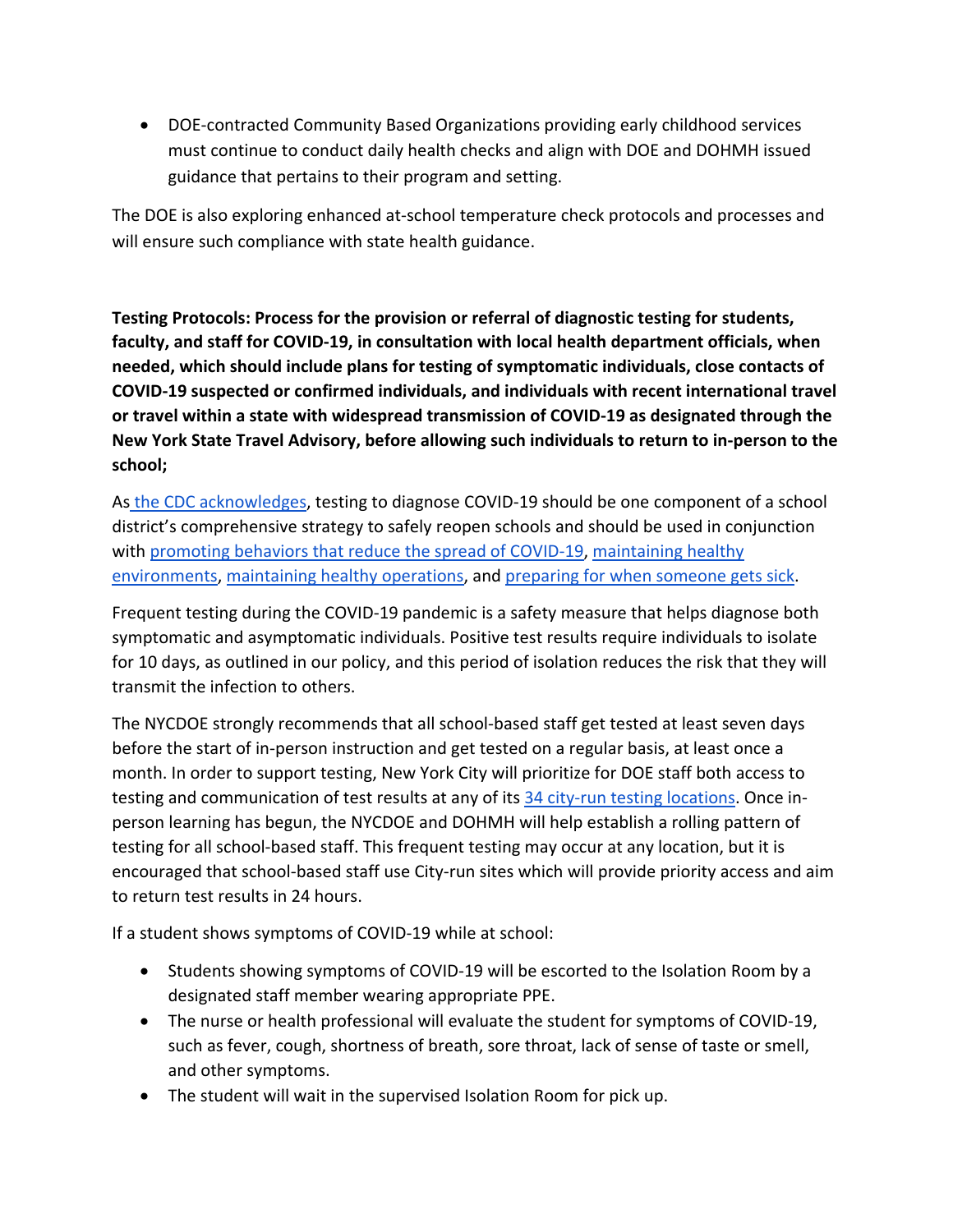- A family member or guardian will be contacted by a staff member and asked to pick up the student.
- Upon pick up, the nurse/health professional and school staff should strongly encourage the family to visit a doctor and get the student tested for COVID-19, and provide the information of the closest testing site, if asked.
- If the student has had no known contact with a positive case, the student can only return to school when all the following are met. The DOE will explore with NYS DOH the possibility of adjusting the standard for students returning to school who have been unable to seek COVID testing and health care provider evaluation:
	- o Presents clearance from a health care provider evaluation **AND**
	- o The student has been symptom free for 24 hours without the use of medication.
	- o Additionally, the student should participate in remote learning, if feeling well enough.
- If DOHMH or Test + Trace determine the student is considered a close contact of a positive case, the student can only return to school when all the following are met:
	- o The student has completed a 14-day quarantine regardless of symptoms or test results since their last exposure to that case **AND**
	- o Presents clearance from a health care provider evaluation **AND**
	- o The student has been symptom free for 24 hours without the use of medication.
	- o Additionally, the student should participate in remote learning, if feeling well enough.
- If the student does not get tested, then the student cannot return to school until:
	- o 10 days have passed since the first symptom AND
	- o The student has been symptom free for 24 hours without the use of medication.

If a school-based staff member shows symptoms of COVID-19 while at school:

- School-based staff members showing symptoms at COVID-19 will be directed to leave the building.
- The school should strongly encourage the staff member to visit a doctor and get tested for COVID-19.
- If the staff member has had no known contact with a positive case, the staff member can only return to work when all the following are met:
	- o Presents a negative COVID-19 test result **AND**
	- o Presents clearance from a health care provider evaluation **AND**
	- o The staff member has been symptom free for 24 hours without the use of medication.
- If DOHMH or Test + Trace determine the staff member is considered a close contact of a positive case, the staff member can only return to work when all the following have been met: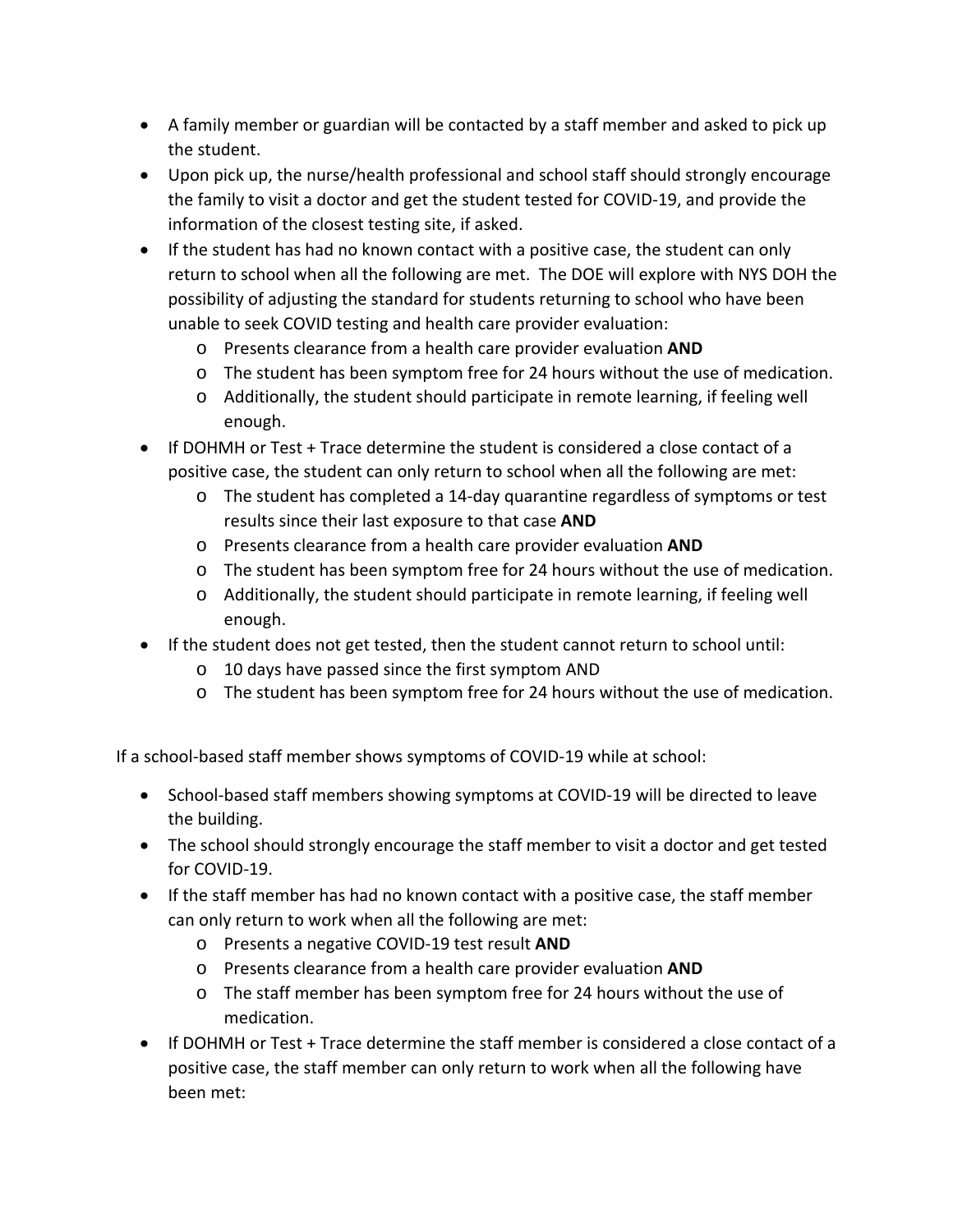- o The staff member has completed a 14-day quarantine regardless of symptoms or test results since their last exposure to that case **AND**
- o Presents clearance from a health care provider evaluation **AND**
- o The staff member has been symptom free for 24 hours without the use of medication.
- If the staff member does not get tested, then the staff member cannot return to school until:
	- o 10 days have passed since the first symptom **AND**
	- o The staff member has been symptom free for 24 hours without the use of medication.

In order to ensure a uniform agency-wide response, DOE has developed a restricted-access, secure database, the [COVID-19 Tracking System](https://www.nycenet.edu/covidtracker) (CTS), to record and track COVID-19 cases.

Upon learning of an employee who had or has been symptomatic for COVID-19 or tested positive for COVID-19, the central administrator must promptly enter the relevant, most recent health status and emergency contact information for the employee within the CTS. If such employee information changes, central administrators must promptly update the corresponding COVID-19 case entry in the CTS.  Although completion of all fields is not required, central administrators must enter all available information to permit adequate tracking.

## <span id="page-24-0"></span>**Testing Responsibility: Identification of who in the community is responsible for referring, sourcing, and administering testing (e.g., local health department testing site, physician offices, hospital system), particularly in the event that large-scale testing at the school is needed; and**

New York City strongly recommends all its residents, even children, to get tested for COVID-19. Testing is free and readily available at numerous locations across the five boroughs. NYCDOE asks that all school-based staff get tested at least seven days before the start of in-person instruction and get tested on a regular basis, at least once a month. In order to support testing, New York City will prioritize for DOE staff both access to testing and communication of test results at any of its [34 city-run testing locations.](https://nam01.safelinks.protection.outlook.com/?url=https%3A%2F%2Fwww1.nyc.gov%2Fsite%2Fcoronavirus%2Fget-tested%2Fcovid-19-testing.page&data=02%7C01%7CFPuelloPerdomo%40schools.nyc.gov%7C6e6dbb0fb93c457a374008d833ec6c48%7C18492cb7ef45456185710c42e5f7ac07%7C0%7C0%7C637316437804494362&sdata=6a8OAxaSjjR53MfhlblFPFYJzj4svjEELFxipStb7V4%3D&reserved=0) Once in-person learning has begun, the NYCDOE and DOHMH will help establish a rolling pattern of testing for all school-based staff. This frequent testing may occur at any location, but it is encouraged that school-based staff use City-run sites where they will receive test results in 24 hours.

<span id="page-24-1"></span>**Early Warning Signs: Defined metrics that will serve as early warning signs that positive COVID-19 cases may be increasing beyond an acceptable level, as established by state and local health departments; define and deploy method(s) to monitor against such metrics.**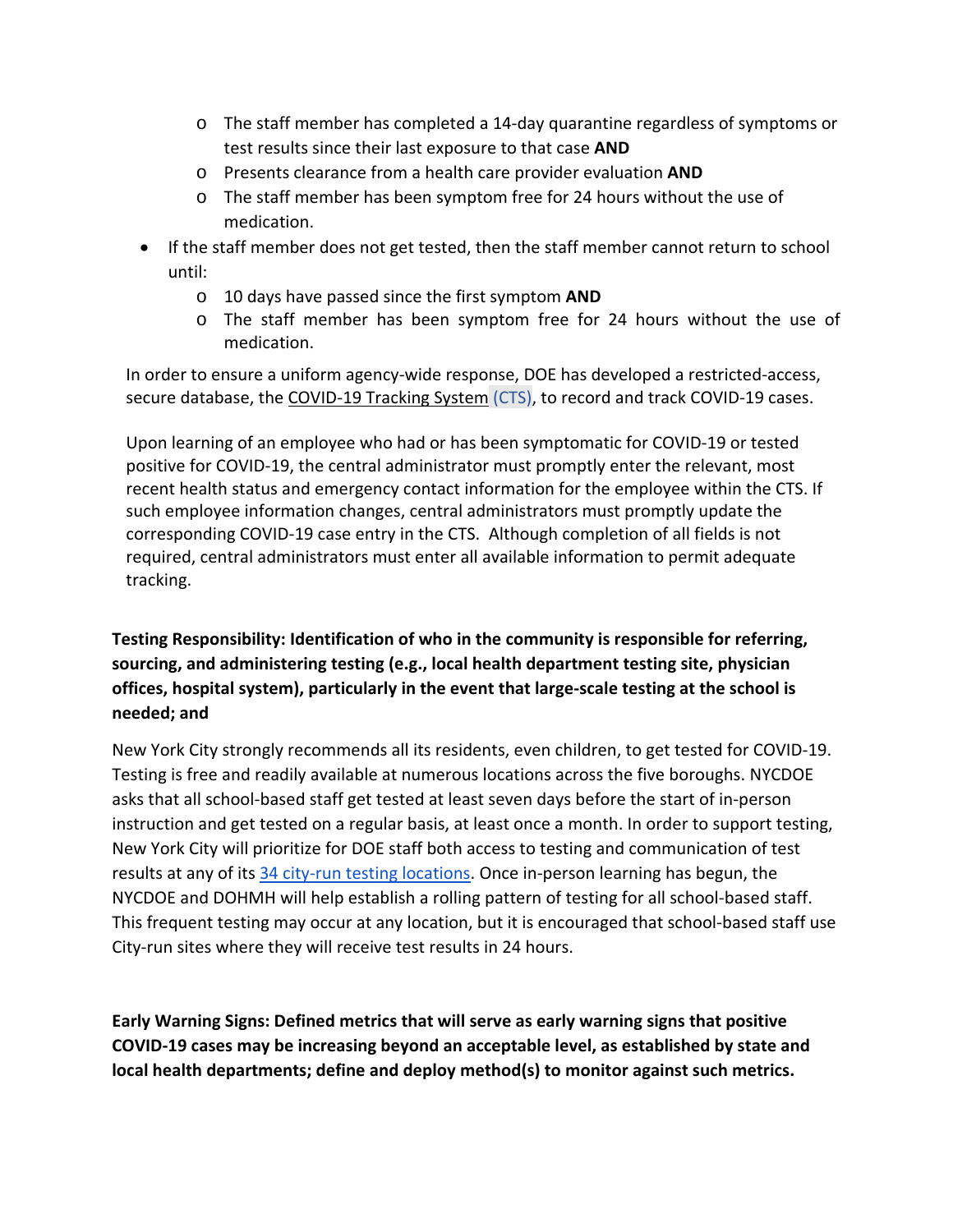The health and safety of students and staff are of the utmost priority when considering reopening schools. The NYCDOE has worked closely with DOHMH to determine thresholds for opening and, if necessary, closing schools.

In order for schools to reopen and stay open, the percentage of positive tests in New York City must be less than 3% using a 7-day rolling average. Schools will need to close if the percentage of positive tests in New York City are equal to or more than 3% using a 7-day rolling average.

It is important to note that the above threshold is just one trigger for closing schools, but may not be the only trigger. For example, a decision to close schools would be made where there were recurrent, uncontrolled outbreaks of COVID-19 in schools, even if the overall case rates across New York City were to remain low.

#### <span id="page-25-0"></span>**CONTAINMENT**

## <span id="page-25-1"></span>**School Health Offices: Protocols for safely caring for a student, faculty, or staff member if they develop symptoms of COVID-19 during the school day.**

Please see below for information on Isolation Rooms.

Should a student present with symptoms of COVID-19, a school must be prepared to separate the ill student from the rest of the school until the student can be picked up; staff members who experience symptoms of COVID-19 will be asked to leave the building for the day and seek medical help.

<span id="page-25-2"></span>**Isolation: Procedures to isolate individuals who screen positive upon arrival, or symptomatic individuals should they become symptomatic while at school, providing appropriate PPE for school health office staff caring for the symptomatic individual. Protocols for safe transportation, including pick-up arrangements, if applicable, for symptomatic students, faculty, and staff.**

Schools will take every precaution to prevent the spread of COVID-19 within school communities. One of the [key actions in preventing the spread of COVID-19 is isolating when](https://www.cdc.gov/coronavirus/2019-ncov/if-you-are-sick/isolation.html)  [sick.](https://www.cdc.gov/coronavirus/2019-ncov/if-you-are-sick/isolation.html) Should a student present with symptoms of COVID-19, a school must be prepared to separate the ill student from the rest of the school until the student can be picked up. In order to protect students and staff members from potential exposure to COVID-19, every building must designate space to be used as an Isolation Room. An Isolation Room is a place where a student with suspected COVID-19 symptoms can be safely isolated in the building until they can be picked up by a guardian.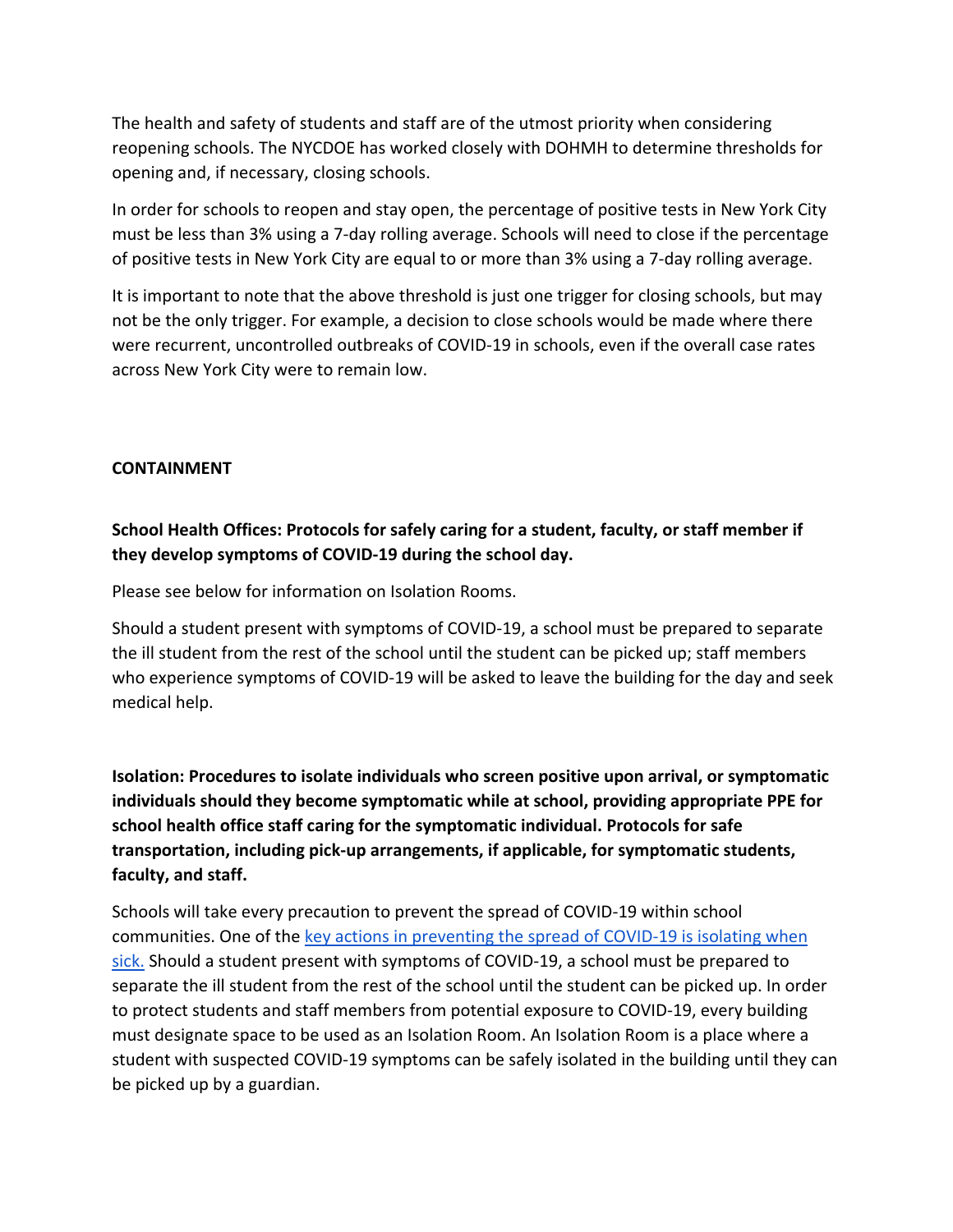If there is a nurse or health professional assigned to the building, the student should be evaluated by the nurse or health professional in an appropriate medical space, such as a nurse's office. Should the nurse/health professional be unavailable to examine the student OR if a school does not have a nurse or access to a health professional at that time, the student must be placed in the building's Isolation Room.

The principal will designate a staff member to supervise a student in the Isolation Room. The nurse/health professional and any additional staff supervising the Isolation Room must be given the appropriate personal protective equipment (PPE), including, but not limited to, N95 respirators, gloves, gowns, and face shields or goggles.

## <span id="page-26-0"></span>**Collection: Protocols for how parents or legal guardians should pick up their student with instructions that the student must be seen by a health care provider.**

Should a student present with COVID-19 symptoms, a family member or guardian will be contacted by a staff member and asked to pick up the student. The student must remain in the Isolation Room until picked up. Upon pick up, the nurse/health professional and school staff should strongly encourage the family to visit a doctor and get the student tested for COVID-19, and provide the information of the closest testing site, if asked.

<span id="page-26-1"></span>**Infected Individuals: Requirements that persons who have tested positive complete isolation and have recovered, and will not transmit COVID-19 when returning to in-person learning. Discharge from isolation and return to school will be conducted in coordination with the local health department.** 

Individuals exposed to COVID-19 must quarantine in order to stop the spread of the virus; this includes both students and staff members who test positive for COVID-19 and those who are considered close contacts of a positive case.

Students and staff members who test positive for COVID-19 cannot return to school until all the following are met:

- Presents clearance from a health care provider evaluation **AND**
- The individual has been symptom free for 24 hours without the use of medication.

<span id="page-26-2"></span>**Exposed Individuals: Requirements that individuals who were exposed to the COVID-19 virus complete quarantine and have not developed symptoms before returning to in-person learning. Discharge from quarantine and return to school will be conducted in coordination with the local health department.**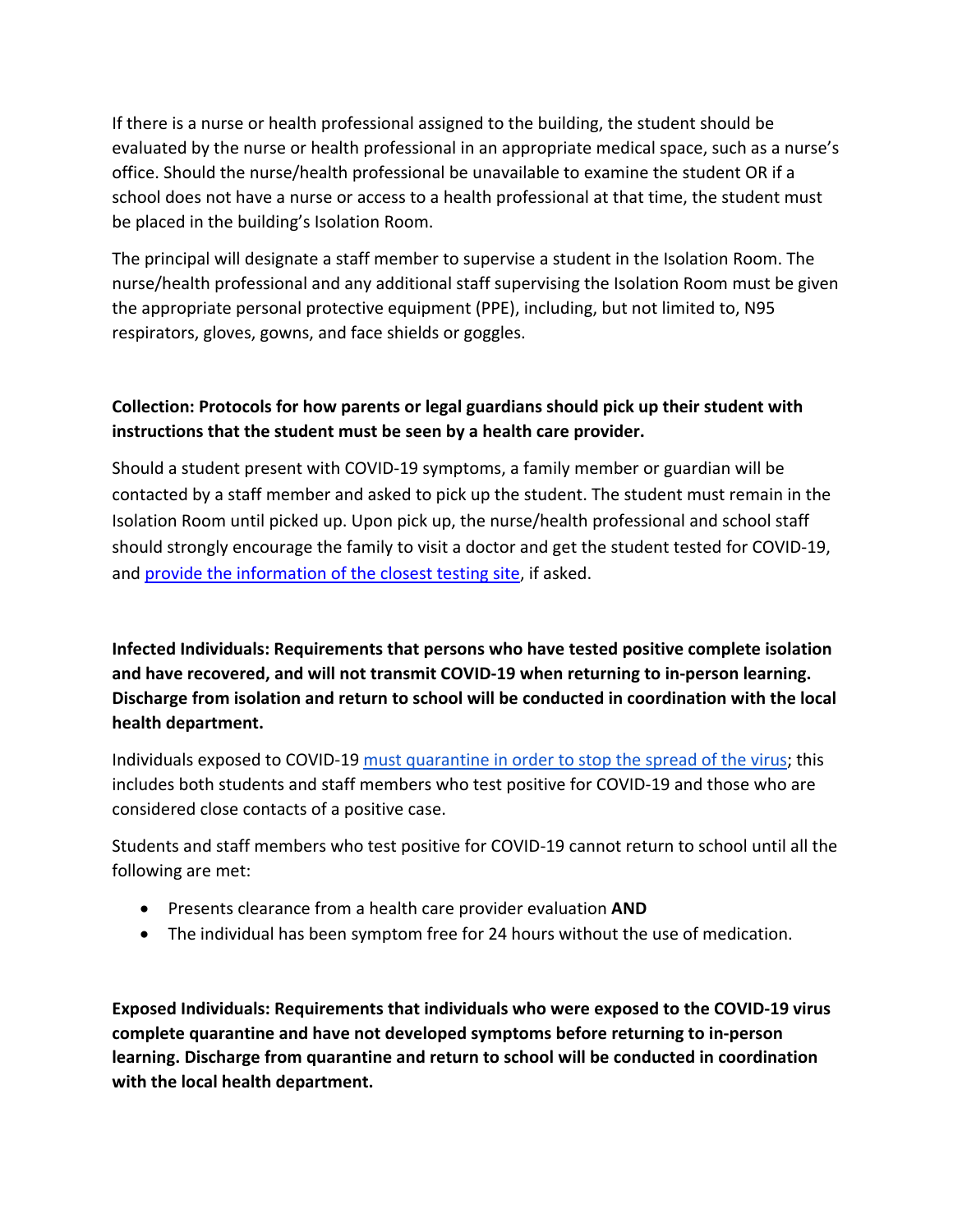Individuals exposed to COVID-19 [must quarantine in order to stop the spread of the virus;](https://www.cdc.gov/coronavirus/2019-ncov/if-you-are-sick/quarantine.html) this includes both students and staff members who test positive for COVID-19 and those who are considered close contacts of a positive case. DOHMH or Test + Trace will determine whether a student or staff member is considered a close contact of a positive case. If the student/staff member is considered a close contact, the individual can only return to school when all the following are met:

- The student has completed a 14-day quarantine regardless of symptoms or test results since their last exposure to that case **AND**
- Presents clearance from a health care provider evaluation **AND**
- The individual has been symptom free for 24 hours without the use of medication.

## <span id="page-27-0"></span>**Hygiene, Cleaning, and Disinfection: Adherence to, and promotion of, hygiene, cleaning, and disinfection guidance set forth by DOH and CDC, including strategies for cleaning and disinfection of exposed areas and appropriate notification to occupants of such areas.**

There will be increased access and regular opportunities for students and staff to wash hands or use hand sanitizer throughout the day. At the start of the school year, DOE will provide all schools with necessary supplies to help protect students and staff from COVID-19, including hand sanitizer, soap, and disinfectants. DOE will make the maximum number of sinks available for handwashing. DOE will increase cleaning throughout the school day, with special attention to high-touch areas.

Schools will implement enhanced cleaning and disinfection procedures to ensure the health and safety of staff and students. Throughout the school year, DOE will continue these rigorous practices including: providing adequate cleaning and disinfection supplies for both custodial and pedagogical staff; requiring deep cleanings to be completed on a nightly basis, including the use of electrostatic sprayers; repairing and maintaining HVAC systems to ensure proper ventilation; performing enhanced cleaning in classrooms, bathrooms, and high touch areas such as doorknobs and shared equipment such as laptops; and implementing bathroom check and disinfecting logs for custodial staff.

## <span id="page-27-1"></span>**Contact Tracing: Plans to support local health departments in contact tracing efforts using the protocols, training, and tools provided through the New York State Contact Tracing Program– an initiative between the Department of Health, Bloomberg Philanthropies, Johns Hopkins Bloomberg School of Public Health, and Vital Strategies.**

In order to protect students and staff during the COVID-19 pandemic, DOHMH will support schools by investigating confirmed COVID-19 cases. DOHMH and the NYC Test + Trace Corps, will perform contact tracing as [recommended by the CDC,](https://www.cdc.gov/coronavirus/2019-ncov/downloads/php/CDC-Activities-Initiatives-for-COVID-19-Response.pdf) which is a key strategy for preventing further spread of COVID-19. DOHMH will support with rapid identification of close contacts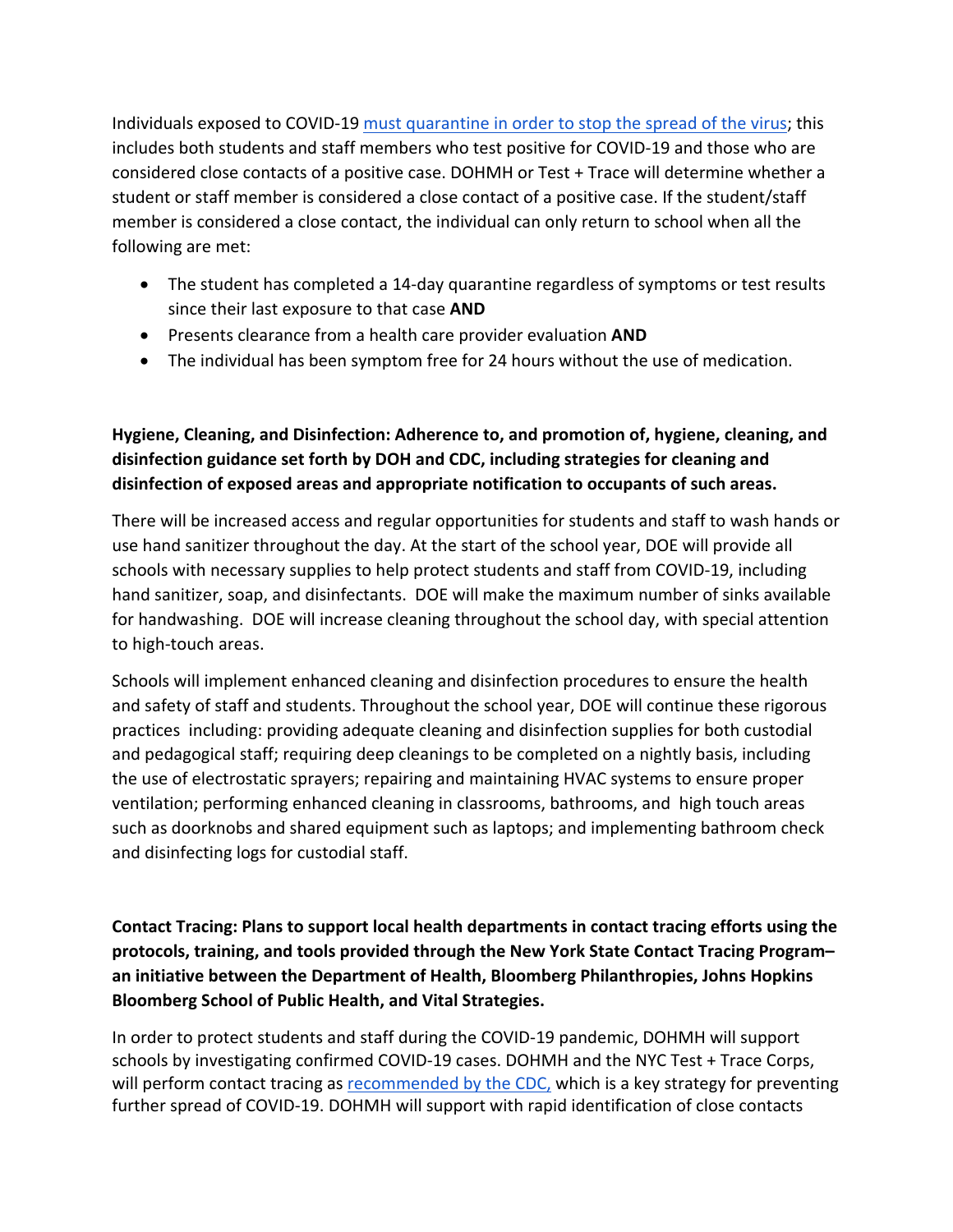within a school to identify individuals who need to quarantine. A positive case can be reported to a school in several ways:

- 1. Test + Trace finds through case interview,
- 2. Staff or parent alert school,
- 3. Staff or parent alert DOHMH hotline.

NYC Test + Trace and DOHMH will begin investigating self-reported positive COVID-19 test results from a school community within three hours.

## One Confirmed Case in a School:

- DOHMH will notify the principal and Central NYCDOE of confirmed case.
- Principal notifies Building Response Team, superintendent, and informs affected teacher(s).
- Building Response Team notifies Borough Safety Director.
- All students and teacher(s) in class(es) with a confirmed case are assumed close contacts and are instructed to quarantine for 14 days since their last exposure to that case.
- In schools where students travel between classes, the school must require quarantine for individuals in all classes attended by the confirmed case.
- Learning continues remotely for students who are in quarantine.
- A negative COVID-19 test result for a student does not reduce the 14-day quarantine period.
- Test + Trace contact tracing will interview the case and school administration to establish if there were any other additional close contacts.
- Test + Trace contact tracing will interview staff members to verify levels of contact with the confirmed case.
- If a staff member is deemed NOT a close contact, then the staff member can opt to return to school.
- If a staff member is considered a close contact then the staff member is required to complete the 14-day quarantine.
- Schools must communicate, to all families and students when a case is confirmed:
	- o Families of students who are confirmed close contacts of the positive case must receive a letter stating that their child has been in close contact with a COVID-19 positive individual; this letter gives clear direction to quarantine for 14 days;
	- o Families of students who are not considered close contacts must receive a letter stating that there was a confirmed case of COVID-19 at the school but that their child is not considered a close contact therefore there is no need to quarantine.

#### Two or More Confirmed Cases in a School: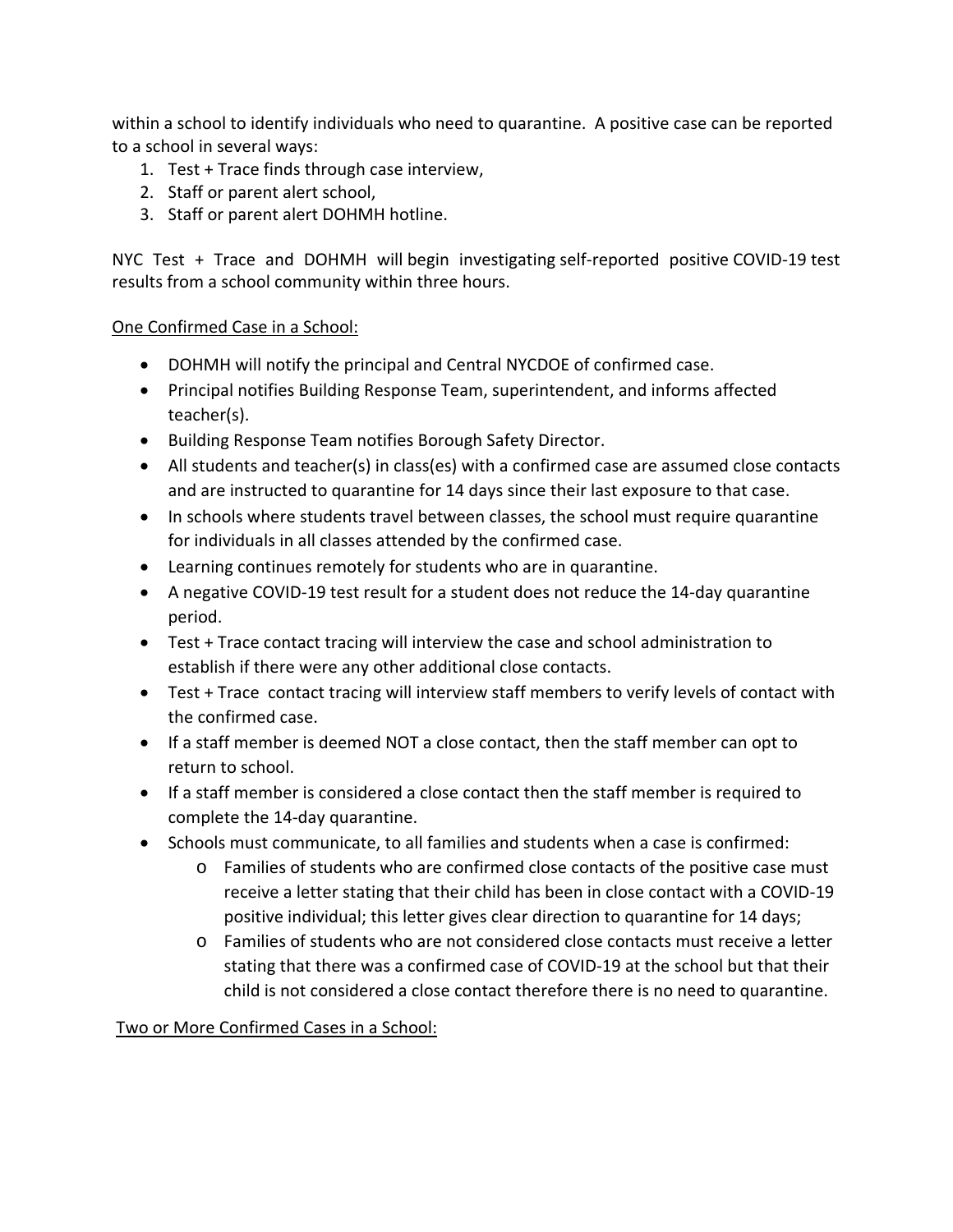- If two or more confirmed cases present within seven days of each other, NYC Test + Trace Corps and DOHMH begins investigation immediately and makes every attempt to conclude the investigation within 24 hours.
- DOHMH will notify the principal and Central NYCDOE of the confirmed case.
- Principal notifies Building Response Team, superintendent, and informs affected teacher(s).
- Building Response Team notifies Borough Safety Director.
- During the NYC Test + Trace Corps and DOHMH investigation:
	- o Two or more confirmed cases within the same school (not same classroom) triggers classroom quarantines and the school is closed for a minimum of 24 hours while the DOHMH investigation is underway.
	- o NYC Test + Trace Corps and DOHMH must determine by 6:00 pm whether the school needs to remain closed beyond the minimum 24 hours in order to reach the conclusion of the investigation.
	- o Two or more confirmed cases within the same class triggers a classroom quarantine, but the school stays open.
- Once the NYC Test + Trace Corps and DOHMH investigation is complete:
	- o NYC Test + Trace Corps and DOHMH investigations will result in one of the below conclusions (see table under "closure").
	- o NYC Test + Trace Corps makes recommendation to NYC Department of Buildings and Central NYCDOE on the closure of classroom(s) and/or school as well as the duration of closure.
	- o Central NYCDOE informs principal and superintendent and communicates closure decision to school community.
	- o School moves immediately to remote learning mode during temporary closure.
	- o Students on split schedules return for in-person learning on the next assigned day following reopening.
	- o Any exposed contacts will be directed to COVID-19 testing resources.

## <span id="page-29-0"></span>**Communication: Plans to share protocols and safety measures taken by the school with all relevant parties including parents/legal guardians, faculty, staff, students and the local community.**

Schools must communicate to all families and students at school when a case is confirmed. Families of students and staff who are confirmed close contacts of the positive case must receive a letter stating that their child/staff member has been in close contact with a COVID-19 positive individual; this letter gives clear direction to quarantine for 14 days. Families of students and staff who are not considered close contacts must receive a letter stating that there was a confirmed case of COVID-19 at the school, but that the child or staff member is not considered a close contact therefore there is no need to quarantine.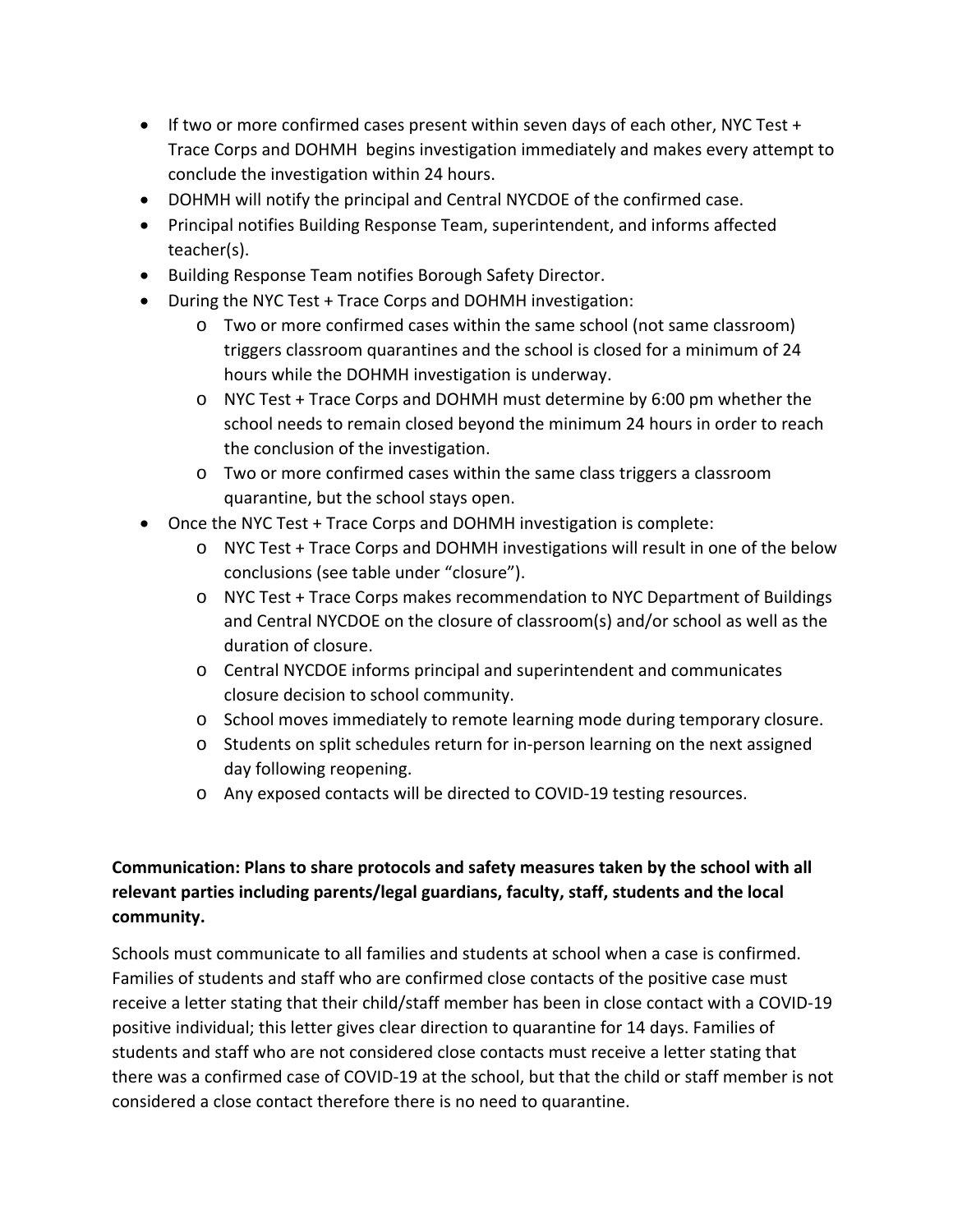In the event a school needs to close due to two or more confirmed cases of COVID-19, that decision will be made by Test + Trace and the Central NYCDOE will inform the principal and superintendent and will communicate the closure decision to the entire school community.

#### <span id="page-30-0"></span>**CLOSURE**

## <span id="page-30-1"></span>**Closure Triggers: Identification of the conditions that may warrant reducing in-person education or closing the school, in consultation with state and local health departments, and plan for an orderly closure.**

There are various scenarios in which a school with two or more confirmed positive COVID-19 cases may need to close. In collaboration with the health experts at DOHMH, there are five possible conclusions that may lead to partial or full closure during an investigation and after an investigation. While intermittent school closures may be disruptive to the school community, the [CDC acknowledges t](https://www.cdc.gov/coronavirus/2019-ncov/community/schools-childcare/schools.html)hat these types of closures are an essential part of limiting exposure to COVID-19. All schools in New York City will need to close if the percentage of positive tests are equal to or more than 3% using a 7-day rolling average.

| <b>Conclusion of Investigation</b>                                       | <b>During Investigation</b><br>(for at 24 hours)        | <b>After Investigation</b>                                                                                                                                     |
|--------------------------------------------------------------------------|---------------------------------------------------------|----------------------------------------------------------------------------------------------------------------------------------------------------------------|
| One confirmed case                                                       | Close classroom, transition to<br>remote learning       | Classroom remains closed for<br>14 days; students and staff in<br>close contact with positive<br>case self-quarantine for 14<br>days.                          |
| At least two cases linked<br>together in school, same<br>classroom       | Close classroom, transition to<br>remote learning       | Classroom remains closed for<br>14 days; students and staff in<br>close contact with positive<br>cases self-quarantine for 14<br>days                          |
| At least two cases linked<br>together in school, different<br>classrooms | Close school building,<br>transition to remote learning | Classrooms of each case<br>remain closed and<br>quarantined for 14 days,<br>additional school members<br>are quarantined based on<br>where the exposure was in |